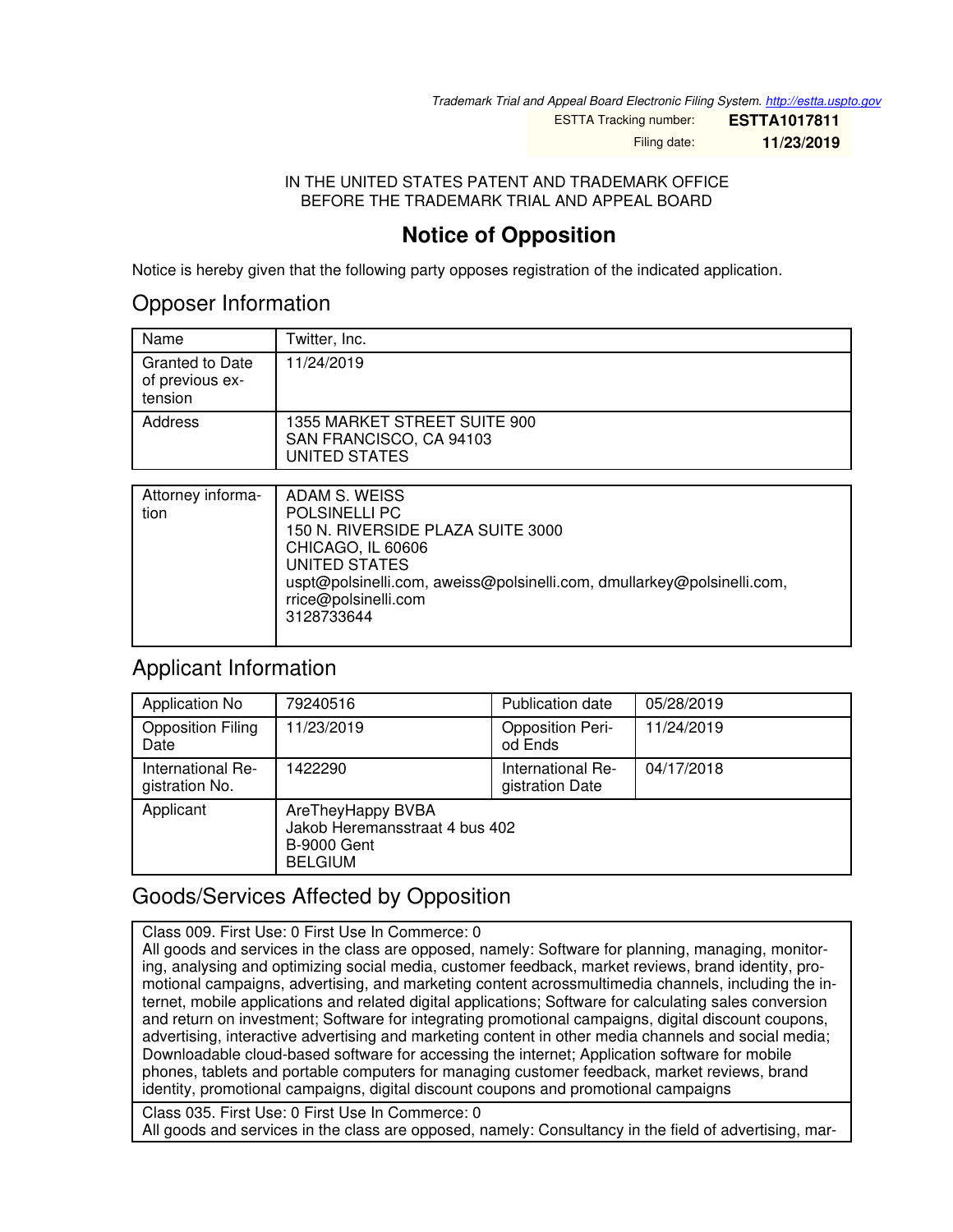keting and sales promotions; Business surveys; Business services, namely, consultancy for planning, managing, monitoring, analysing and optimizing social media, customer feedback, market reviews,brand identity, promotional campaigns, advertising, and marketing content; Organisation of promotions using digital discount coupons; Business administration of consumer loyalty programs involving discounts or incentives; Business management of reimbursement programs for others;Brand positioning services; Dissemination of advertising for others via an online communications network on the Internet; Promotion of goods and services of others through online communications; Business analysis of customer feedback, market reviews and advertising response; Market research; Automated management of databases and files; Computerized databasemanagement featuring automated storage and retrieval of data

Class 042. First Use: 0 First Use In Commerce: 0

All goods and services in the class are opposed, namely: Providing online, non-downloadable software for operating a control system for controlling of data transmitted via telecommunications; Providing temporary use of on-line non-downloadable software forimporting and managing data; Hosting platforms on the internet for connecting brands, promotions, bloggers, consumers and communities; Computer programming services for commercial analysis and real-time reporting; Design and development ofsoftware for planning, managing, monitoring, analysing and optimizing promotional campaigns, advertising and marketing content across multimedia channels, including the internet, mobile applications and related digital applications; Design, development, maintenance and management of application software for mobile phones, tablets and portable computers to be used in connection with used in connection with customer feedback, market reviews, brand identity, digital discount coupons and promotional campaigns; Providing temporary use of on-line non-downloadable cloud computing software for database management; Computer systems integration services; Hosting of digital contenton the internet in the nature of computerized data, files, applications and information

## Grounds for Opposition

| Priority and likelihood of confusion | Trademark Act Section 2(d) |
|--------------------------------------|----------------------------|
|                                      |                            |

## Marks Cited by Opposer as Basis for Opposition

| U.S. Registration<br>No. | 5303111     | <b>Application Date</b>         | 09/09/2016 |
|--------------------------|-------------|---------------------------------|------------|
| <b>Registration Date</b> | 10/03/2017  | <b>Foreign Priority</b><br>Date | 08/30/2016 |
| Word Mark                | <b>NONE</b> |                                 |            |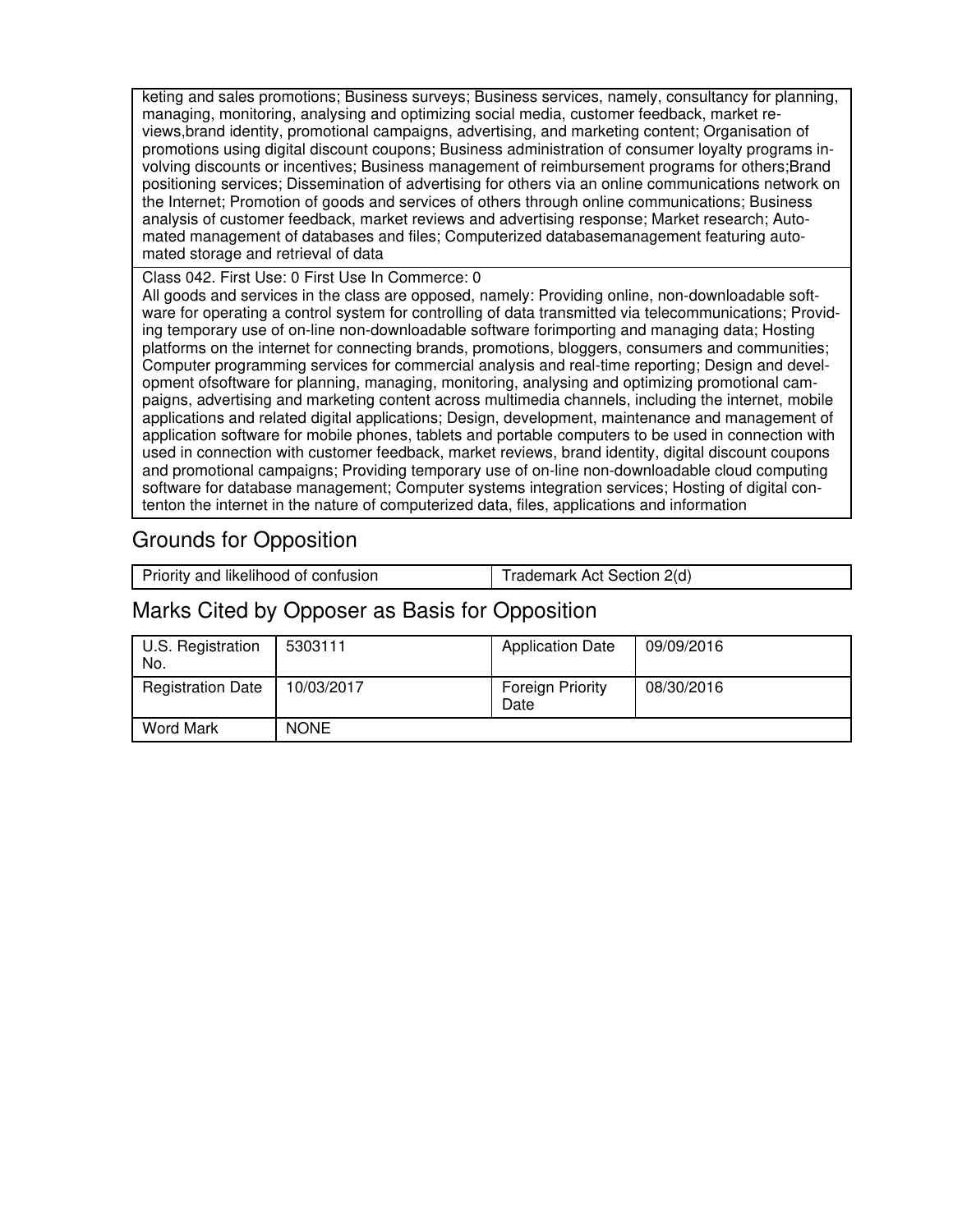| Design Mark             |                                                                                                                                                                                                                                                                                                                                                                                                                                                                                                                                                                                                                                                                                                                                                                                                                                                                                                                                                                                                                                                                                                         |
|-------------------------|---------------------------------------------------------------------------------------------------------------------------------------------------------------------------------------------------------------------------------------------------------------------------------------------------------------------------------------------------------------------------------------------------------------------------------------------------------------------------------------------------------------------------------------------------------------------------------------------------------------------------------------------------------------------------------------------------------------------------------------------------------------------------------------------------------------------------------------------------------------------------------------------------------------------------------------------------------------------------------------------------------------------------------------------------------------------------------------------------------|
| Description of<br>Mark  | The mark consists of an upside down white teardrop in a blue circle with a red<br>crescent moon shape inside the teardrop.                                                                                                                                                                                                                                                                                                                                                                                                                                                                                                                                                                                                                                                                                                                                                                                                                                                                                                                                                                              |
| Goods/Services          | Class 035. First use: First Use: 2015/03/26 First Use In Commerce: 2015/03/26                                                                                                                                                                                                                                                                                                                                                                                                                                                                                                                                                                                                                                                                                                                                                                                                                                                                                                                                                                                                                           |
|                         | advertising and marketing; advertising services; online advertising and market-<br>ing services; business data analysis; online service for connecting social net-<br>work users with businesses for the purpose of matching consumers with pro-<br>viders of goods and services; business consulting services<br>Class 041. First use: First Use: 2015/03/26 First Use In Commerce: 2015/03/26<br>Providing online entertainment and realtime news information, namely, providing                                                                                                                                                                                                                                                                                                                                                                                                                                                                                                                                                                                                                      |
|                         | news, information and commentary in the fields of entertainment, sports, fash-<br>ion, education, recreation, training, blogging, celebrity, culture, namely, enter-<br>tainment, sports and popular culture, and current events via the internet and oth-<br>er communications networks; current event news reporting services; entertain-<br>ment services, namely, providing audio and audiovisual programs featuring en-<br>tertainment, namely, news, information and commentary in the field of entertain-<br>ment, and real time news content delivered by streaming via the internet and<br>other communications networks                                                                                                                                                                                                                                                                                                                                                                                                                                                                       |
|                         | Class 042. First use: First Use: 2015/03/26 First Use In Commerce: 2015/03/26<br>providing a website featuring non-downloadable software to enable recording,<br>transmitting, showing, displaying, blogging, sharing, streaming and transmitting<br>of electronic media, video, real-time news and entertainment content and other<br>information; providing temporary use of online non-downloadable software to en-<br>ableuploading, creating, posting, editing, showing, displaying, blogging, sharing,<br>streaming and transmitting of electronicmedia, video, real-time news, entertain-<br>ment content, and information; providing a web hosting platform featuring tem-<br>porary use of non-downloadable software allowing users to upload, post, dis-<br>play, stream, and share videos and digital content; creating an online community<br>for registered users to engage in social networking; application service provider<br>featuring application programming interface (API) software for the integration of<br>video content into websites, applications, and third-party software |
| <b>ILC</b> Rogietration | Application Date 00/00/2016<br>5166171                                                                                                                                                                                                                                                                                                                                                                                                                                                                                                                                                                                                                                                                                                                                                                                                                                                                                                                                                                                                                                                                  |

| U.S. Registration<br>No. | 5166474    | <b>Application Date</b> | 09/09/2016 |
|--------------------------|------------|-------------------------|------------|
| <b>Registration Date</b> | 03/21/2017 | <b>Foreign Priority</b> | 08/30/2016 |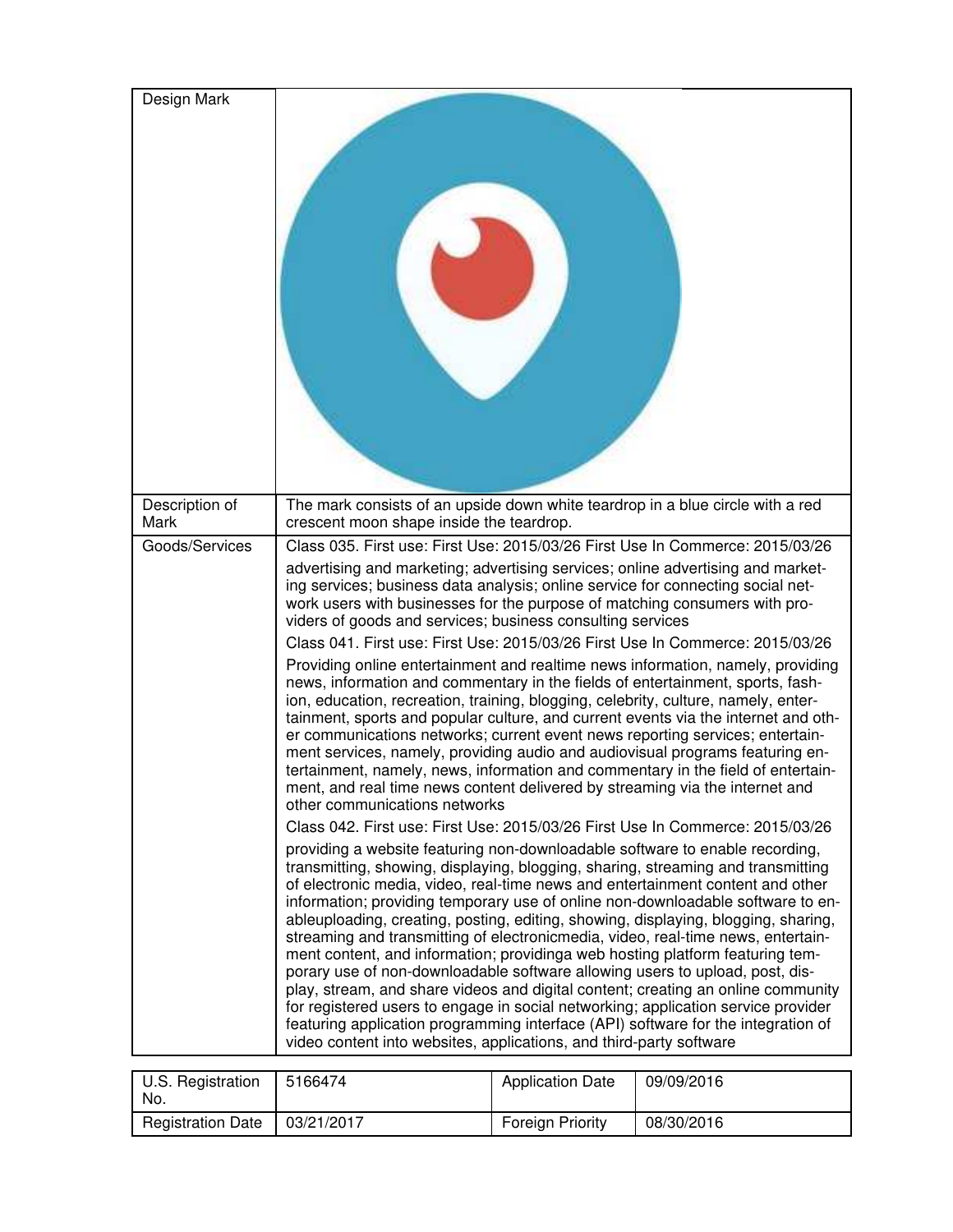|                        | Date                                                                                                                                                                                                                                                                                                                                                                                                                                                                                                                                                                                                                                                                                                                                                                                                                                                                                                                                                                                                                                                                                                                                                                                                                                                                                                                                                                                                                                                                                                                                                                                                                         |
|------------------------|------------------------------------------------------------------------------------------------------------------------------------------------------------------------------------------------------------------------------------------------------------------------------------------------------------------------------------------------------------------------------------------------------------------------------------------------------------------------------------------------------------------------------------------------------------------------------------------------------------------------------------------------------------------------------------------------------------------------------------------------------------------------------------------------------------------------------------------------------------------------------------------------------------------------------------------------------------------------------------------------------------------------------------------------------------------------------------------------------------------------------------------------------------------------------------------------------------------------------------------------------------------------------------------------------------------------------------------------------------------------------------------------------------------------------------------------------------------------------------------------------------------------------------------------------------------------------------------------------------------------------|
| Word Mark              | <b>NONE</b>                                                                                                                                                                                                                                                                                                                                                                                                                                                                                                                                                                                                                                                                                                                                                                                                                                                                                                                                                                                                                                                                                                                                                                                                                                                                                                                                                                                                                                                                                                                                                                                                                  |
| Design Mark            |                                                                                                                                                                                                                                                                                                                                                                                                                                                                                                                                                                                                                                                                                                                                                                                                                                                                                                                                                                                                                                                                                                                                                                                                                                                                                                                                                                                                                                                                                                                                                                                                                              |
| Description of<br>Mark | The mark consists of an upside down white teardrop in a blue circle with a red<br>crescent moon shape inside the teardrop.                                                                                                                                                                                                                                                                                                                                                                                                                                                                                                                                                                                                                                                                                                                                                                                                                                                                                                                                                                                                                                                                                                                                                                                                                                                                                                                                                                                                                                                                                                   |
| Goods/Services         | Class 009. First use: First Use: 2015/05/05 First Use In Commerce: 2015/05/05<br>downloadable software and mobile applications for social networking; download-<br>able software in the nature of a mobile application to enable uploading, creat-<br>ing, posting, editing, showing, displaying, blogging, sharing, streaming and trans-<br>mitting of electronic media, video, real-time news, entertainment content, and in-<br>formation over the internet and other communications networks; downloadable<br>software to enable uploading, creating, posting, editing, showing, displaying,<br>blogging, sharing, streaming, and transmitting of electronic media, video, real-<br>time news, entertainment content, and information over the internet and other<br>communications networks<br>Class 038. First use: First Use: 2015/05/05 First Use In Commerce: 2015/05/05<br>telecommunication services, namely, transmission and streaming of voice, data,<br>images, audio, video, real-time news, entertainment content, and information by<br>means of telecommunications networks, wireless communication networks, and<br>the internet; providing an online community forum for users to share and stream<br>information, audio, video, real-time news, entertainment content, or information,<br>to form virtual communities, and to engage in social networking<br>Class 045. First use: First Use: 2015/05/05 First Use In Commerce: 2015/05/05<br>online social networking services; providing social networking services on the in-<br>ternet and other communication networks for entertainment purposes |
| U.S. Registration      | <b>Application Date</b><br>5228598<br>03/30/2015                                                                                                                                                                                                                                                                                                                                                                                                                                                                                                                                                                                                                                                                                                                                                                                                                                                                                                                                                                                                                                                                                                                                                                                                                                                                                                                                                                                                                                                                                                                                                                             |

| U.S. Registration<br>No. | 5228598     | <b>Application Date</b>         | 03/30/2015 |
|--------------------------|-------------|---------------------------------|------------|
| <b>Registration Date</b> | 06/20/2017  | <b>Foreign Priority</b><br>Date | 03/27/2015 |
| <b>Word Mark</b>         | <b>NONE</b> |                                 |            |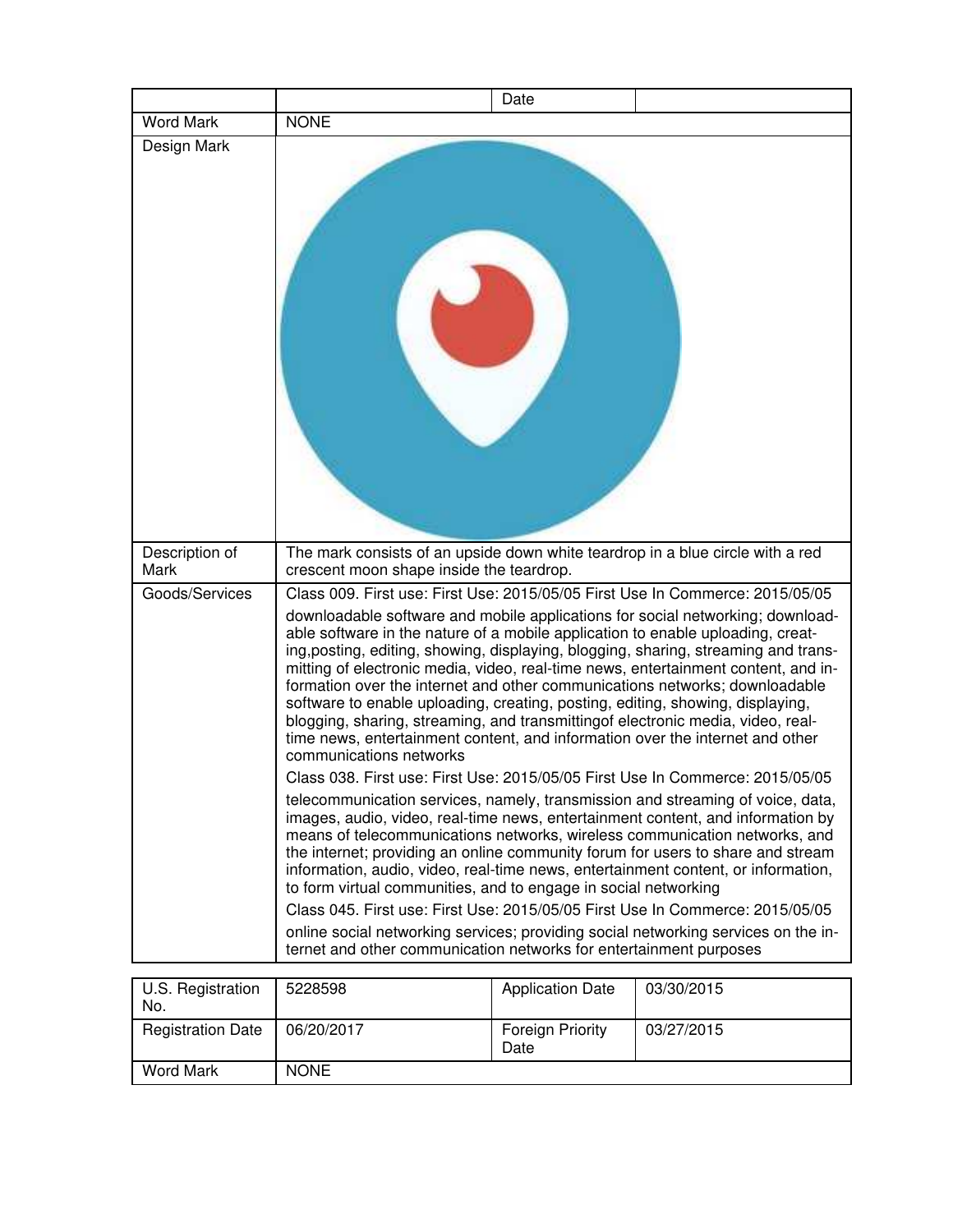| Design Mark            |                                                                                                                                                                                                                                                                                                                                                                                                                                                                                                                                                                                                                                                                                                                                                                                                                                                                                                                                                                                                                                                                                                                                                                                                                                                                                                                                                                                                                                                                                                                                                                                                                                                                                                                                                                                                                                                                                                                                                                                                                                                                                                                                                                                                                                                                                                                                                                                                                                                                                                                                                                                          |
|------------------------|------------------------------------------------------------------------------------------------------------------------------------------------------------------------------------------------------------------------------------------------------------------------------------------------------------------------------------------------------------------------------------------------------------------------------------------------------------------------------------------------------------------------------------------------------------------------------------------------------------------------------------------------------------------------------------------------------------------------------------------------------------------------------------------------------------------------------------------------------------------------------------------------------------------------------------------------------------------------------------------------------------------------------------------------------------------------------------------------------------------------------------------------------------------------------------------------------------------------------------------------------------------------------------------------------------------------------------------------------------------------------------------------------------------------------------------------------------------------------------------------------------------------------------------------------------------------------------------------------------------------------------------------------------------------------------------------------------------------------------------------------------------------------------------------------------------------------------------------------------------------------------------------------------------------------------------------------------------------------------------------------------------------------------------------------------------------------------------------------------------------------------------------------------------------------------------------------------------------------------------------------------------------------------------------------------------------------------------------------------------------------------------------------------------------------------------------------------------------------------------------------------------------------------------------------------------------------------------|
| Description of<br>Mark | The mark consists of an upside down teardrop with a crescent moon shape in-<br>side the teardrop.                                                                                                                                                                                                                                                                                                                                                                                                                                                                                                                                                                                                                                                                                                                                                                                                                                                                                                                                                                                                                                                                                                                                                                                                                                                                                                                                                                                                                                                                                                                                                                                                                                                                                                                                                                                                                                                                                                                                                                                                                                                                                                                                                                                                                                                                                                                                                                                                                                                                                        |
| Goods/Services         | Class 009. First use: First Use: 2015/03/26 First Use In Commerce: 2015/03/26<br>Downloadable software and mobile applications for social networking; down-<br>loadable software in the nature of a mobile application to enable uploading, cre-<br>ating, posting, editing, showing, displaying, blogging, sharing, streaming and<br>transmitting of electronic media, video, real-time news, entertainment content, or<br>information over the Internet and other communications networks; downloadable<br>software to enable uploading, creating, posting, editing, showing, displaying,<br>blogging, sharing, streaming, and transmitting of electronic media, video, real-<br>time news, entertainment content, or information over the internet and other<br>communications networks<br>Class 035. First use: First Use: 2016/09/03 First Use In Commerce: 2016/09/03<br>Advertising and marketing; advertising services; online advertising and market-<br>ing services; business data analysis; online service for connecting social net-<br>work users with businesses for the purpose of matching consumers with pro-<br>viders of goods and services; business consulting services<br>Class 041. First use: First Use: 2015/03/26 First Use In Commerce: 2015/03/26<br>Providing online entertainment and realtime news information, namely, providing<br>news, information and commentary in the fields of entertainment, sports, fash-<br>ion, education, recreation, training, blogging, celebrity, culture, namely, enter-<br>tainment, sports and popular culture, and current events via the internet and oth-<br>er communications networks; news reporting services; entertainment services,<br>namely, providing audio and audiovisual programs featuring entertainment,<br>namely, news, information and commentary in the field of entertainment, and<br>real time news content delivered by streaming via the internet and other commu-<br>nications networks<br>Class 042. First use: First Use: 2015/03/26 First Use In Commerce: 2015/03/26<br>Providing a website featuring non-downloadable software to enable recording,<br>transmitting, showing, displaying, blogging, sharing, streaming and transmitting<br>of electronic media, video, real-time news and entertainment content and other<br>information; providing temporary use of online non-downloadable software to en-<br>ableuploading, creating, posting, editing, showing, displaying, blogging, sharing,<br>streaming and transmitting of electronicmedia, video, real-time news, entertain- |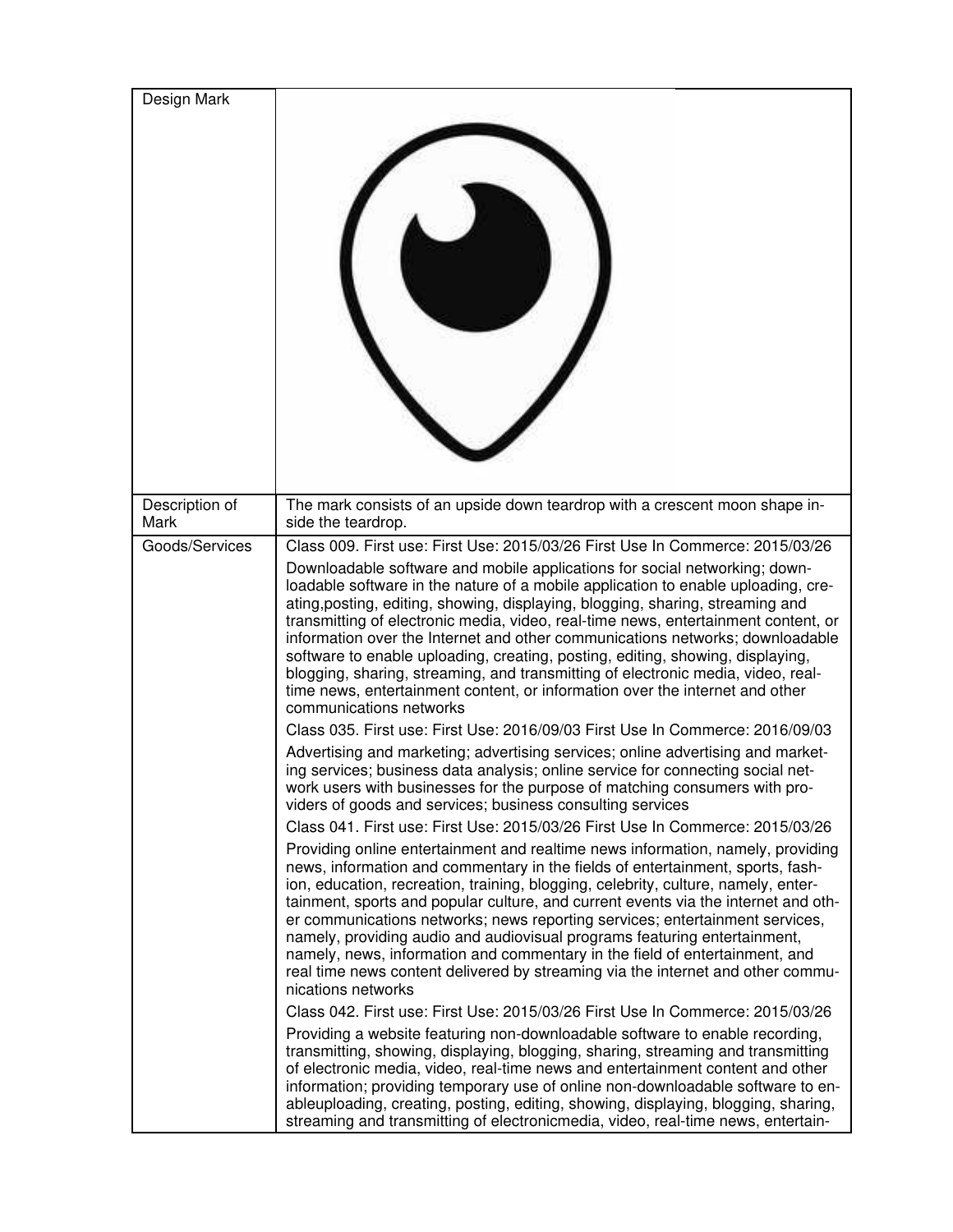| ment content, or information; providing a web hosting platform featuring tempor-<br>ary use of non-downloadable software allowing users to upload, post, display,<br>stream, and share videos and digital content; creating an online community for<br>registered users to engage in social networking; application service provider fea-<br>turing application programming interface (API) software for the integration of<br>video content into websites, applications, and third-party software; creating an<br>online community for registered users to share and stream information, audio,<br>video, real-time news, entertainment content, or information, to form virtual com-<br>munities, and to engage in social networking |  |
|----------------------------------------------------------------------------------------------------------------------------------------------------------------------------------------------------------------------------------------------------------------------------------------------------------------------------------------------------------------------------------------------------------------------------------------------------------------------------------------------------------------------------------------------------------------------------------------------------------------------------------------------------------------------------------------------------------------------------------------|--|
|----------------------------------------------------------------------------------------------------------------------------------------------------------------------------------------------------------------------------------------------------------------------------------------------------------------------------------------------------------------------------------------------------------------------------------------------------------------------------------------------------------------------------------------------------------------------------------------------------------------------------------------------------------------------------------------------------------------------------------------|--|

| U.S. Registration<br>No. | 5122031                                                                                                                                                                                                                                                                                                                                                                                                                                                                                                                              | <b>Application Date</b>         | 01/28/2016                                                                                                                                                                                                                                                                                                                           |
|--------------------------|--------------------------------------------------------------------------------------------------------------------------------------------------------------------------------------------------------------------------------------------------------------------------------------------------------------------------------------------------------------------------------------------------------------------------------------------------------------------------------------------------------------------------------------|---------------------------------|--------------------------------------------------------------------------------------------------------------------------------------------------------------------------------------------------------------------------------------------------------------------------------------------------------------------------------------|
| <b>Registration Date</b> | 01/17/2017                                                                                                                                                                                                                                                                                                                                                                                                                                                                                                                           | <b>Foreign Priority</b><br>Date | 08/06/2015                                                                                                                                                                                                                                                                                                                           |
| <b>Word Mark</b>         | <b>NONE</b>                                                                                                                                                                                                                                                                                                                                                                                                                                                                                                                          |                                 |                                                                                                                                                                                                                                                                                                                                      |
| Design Mark              |                                                                                                                                                                                                                                                                                                                                                                                                                                                                                                                                      |                                 |                                                                                                                                                                                                                                                                                                                                      |
| Description of<br>Mark   | The mark consists of an upside down white teardrop with a red crescent moon<br>afeature of the mark and is for outlining purposes only                                                                                                                                                                                                                                                                                                                                                                                               |                                 | shape inside the teardrop. The lining surrounding the teardrop is not claimed as                                                                                                                                                                                                                                                     |
| Goods/Services           |                                                                                                                                                                                                                                                                                                                                                                                                                                                                                                                                      |                                 | Class 009. First use: First Use: 2015/03/26 First Use In Commerce: 2015/03/26                                                                                                                                                                                                                                                        |
|                          | able software in the nature of a mobile application to enable uploading, creat-<br>mitting of electronic media, video, real-time news, entertainment content, or in-<br>formation over the internet and other communications networks; downloadable<br>software to enable uploading, creating, posting, editing, showing, displaying,<br>blogging, sharing, streaming, and transmitting of electronic media, video, real-<br>time news, entertainment content, or information over the internet and other<br>communications networks |                                 | downloadable software and mobile applications for social networking; download-<br>ing, posting, editing, showing, displaying, blogging, sharing, streaming and trans-                                                                                                                                                                |
|                          |                                                                                                                                                                                                                                                                                                                                                                                                                                                                                                                                      |                                 | Class 038. First use: First Use: 2015/03/26 First Use In Commerce: 2015/03/26                                                                                                                                                                                                                                                        |
|                          | images, audio, video, real-time news, entertainment content, or information by                                                                                                                                                                                                                                                                                                                                                                                                                                                       |                                 | telecommunication services, namely, transmission and streaming of voice, data,<br>means of telecommunications networks, wireless communication networks, and<br>the internet; providing an online community forum for users to share and stream<br>information, audio, video, real-time news, entertainment content, or information, |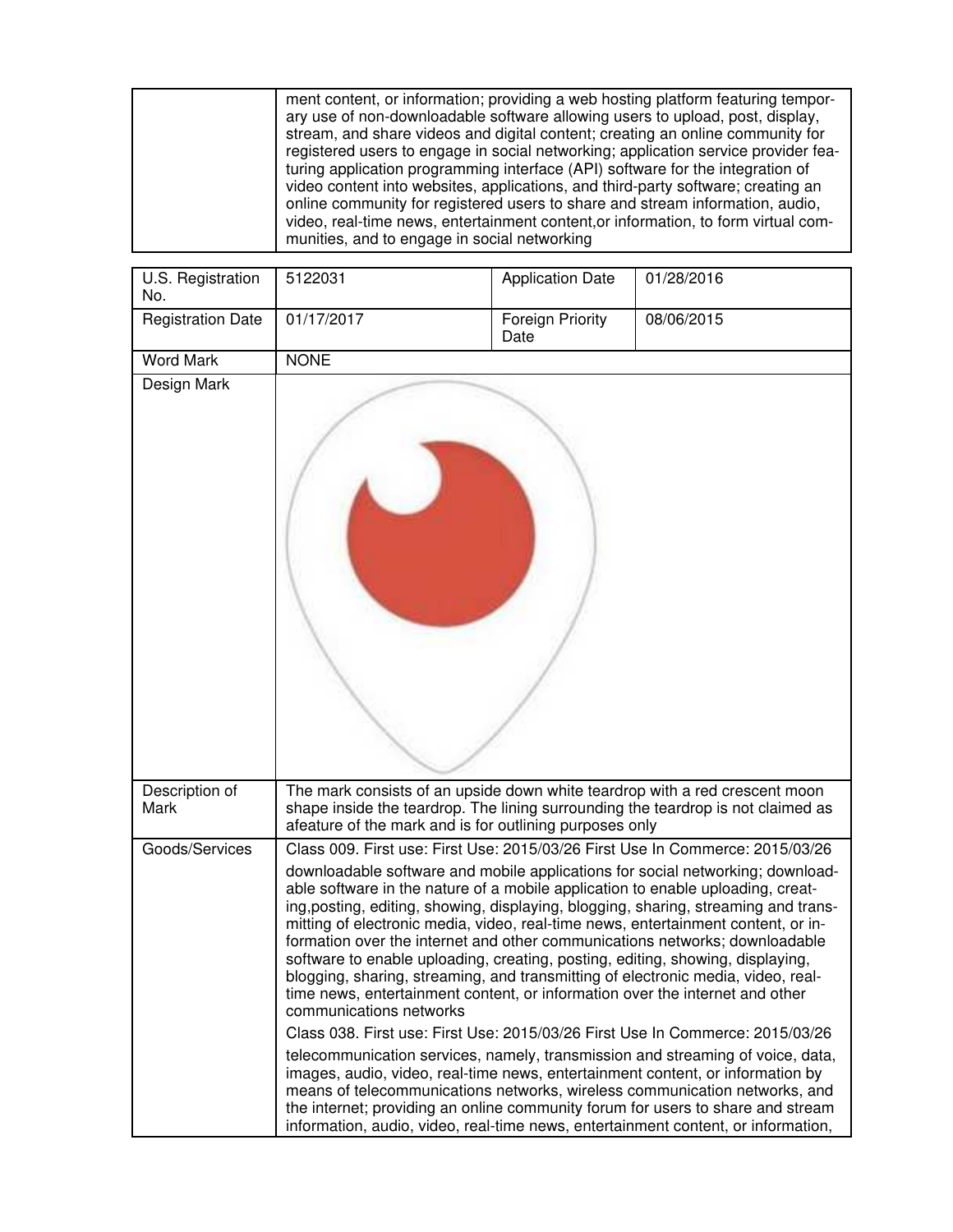| to form virtual communities, and to engage in social networking                |
|--------------------------------------------------------------------------------|
| Class 045. First use: First Use: 2015/03/26 First Use In Commerce: 2015/03/26  |
| Online social networking services; providing social networking services on the |
| internet and other communication networks for entertainment purposes           |

| Attachments | 87166954#TMSN.png(bytes)<br>87166953#TMSN.png(bytes)<br>86581720#TMSN.png(bytes)<br>86889923#TMSN.png(bytes)<br>Periscope Logo -- Notice of Opposition AreTheyHappy.pdf(72451 bytes)<br>Periscope Design Registration Certificates.pdf(147381 bytes)<br>Are They Happy Design Mark TSDR Page.pdf (468963 bytes) |
|-------------|-----------------------------------------------------------------------------------------------------------------------------------------------------------------------------------------------------------------------------------------------------------------------------------------------------------------|
| Signature   | /Rachel A. Rice/                                                                                                                                                                                                                                                                                                |
| Name        | Rachel A. Rice                                                                                                                                                                                                                                                                                                  |
| Date        | 11/23/2019                                                                                                                                                                                                                                                                                                      |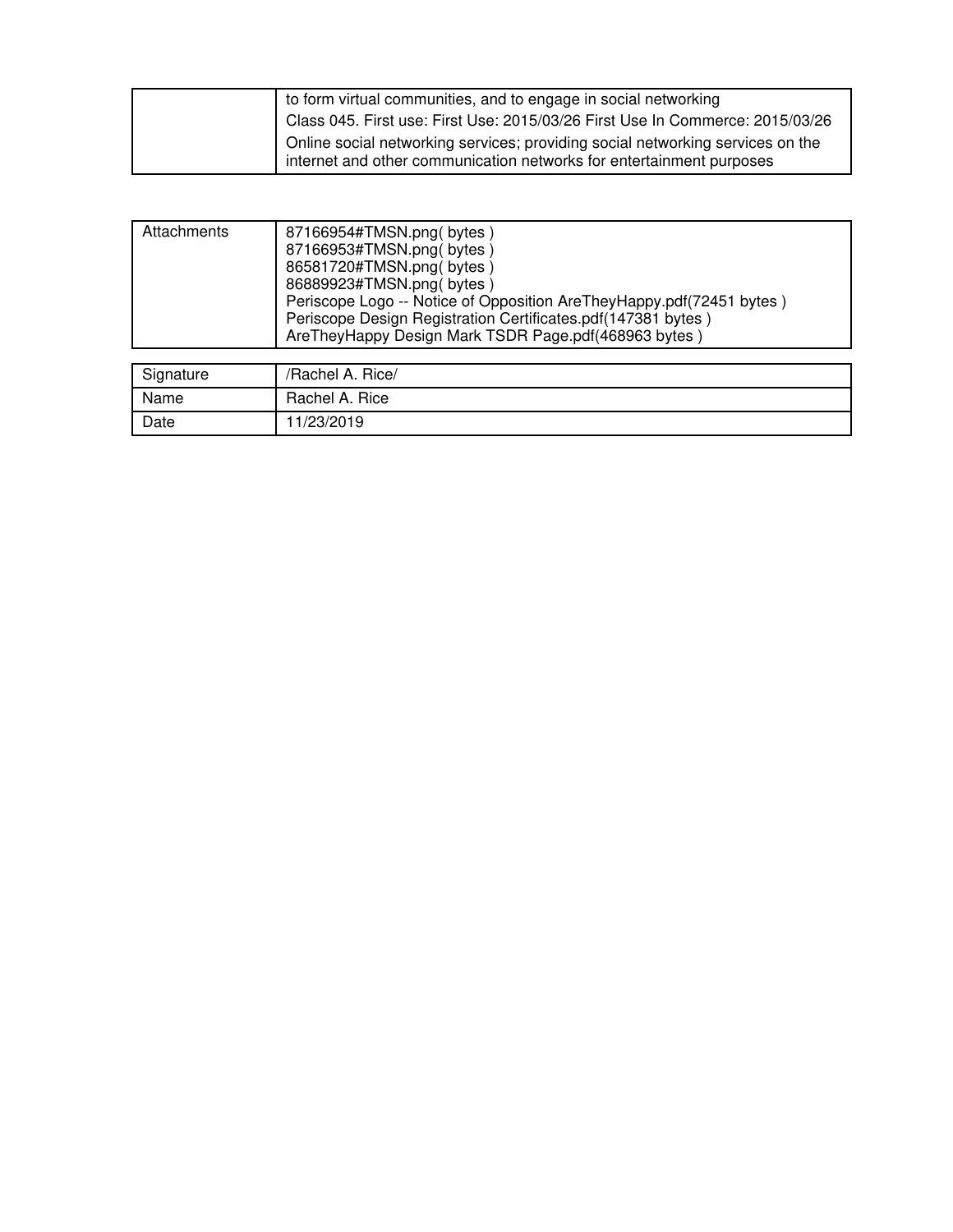#### IN THE UNITED STATES PATENT AND TRADEMARK OFFICE BEFORE THE TRADEMARK TRIAL AND APPEAL BOARD

In the Matter of Application No**.** 79240516 Filed: April 17, 2018 Published: May 28, 2019



| Twitter, Inc.     |                  |
|-------------------|------------------|
| Opposer,          |                  |
| V.                | Opposition No. _ |
| AreTheyHappy BVBA |                  |
| Applicant.        |                  |

#### **NOTICE OF OPPOSITION**

 Twitter, Inc., a Delaware corporation, having a place of business at 1355 Market Street, Suite 900, San Francisco, CA 94103 (hereinafter "Twitter" or "Opposer") believes it will be damaged by the registration of the above-identified mark and hereby opposes same. The statutory opposition filing fee of \$1200 is submitted herewith.

As grounds for this opposition it is alleged that:

1. Twitter, a pioneer in the communication and social networking space, is worldrenowned for its innovative microblogging and social media platform. More specifically, Twitter provides a real-time global information network that allows the public to discover what is happening in the world, share information and connect to anyone, anywhere in real-time. Twitter's goods and services are offered through downloadable mobile applications in which users are able to interact with Twitter's various services. To that end, Twitter provides various goods and services under its PERISCOPE and Periscope design marks, including but not limited to services related to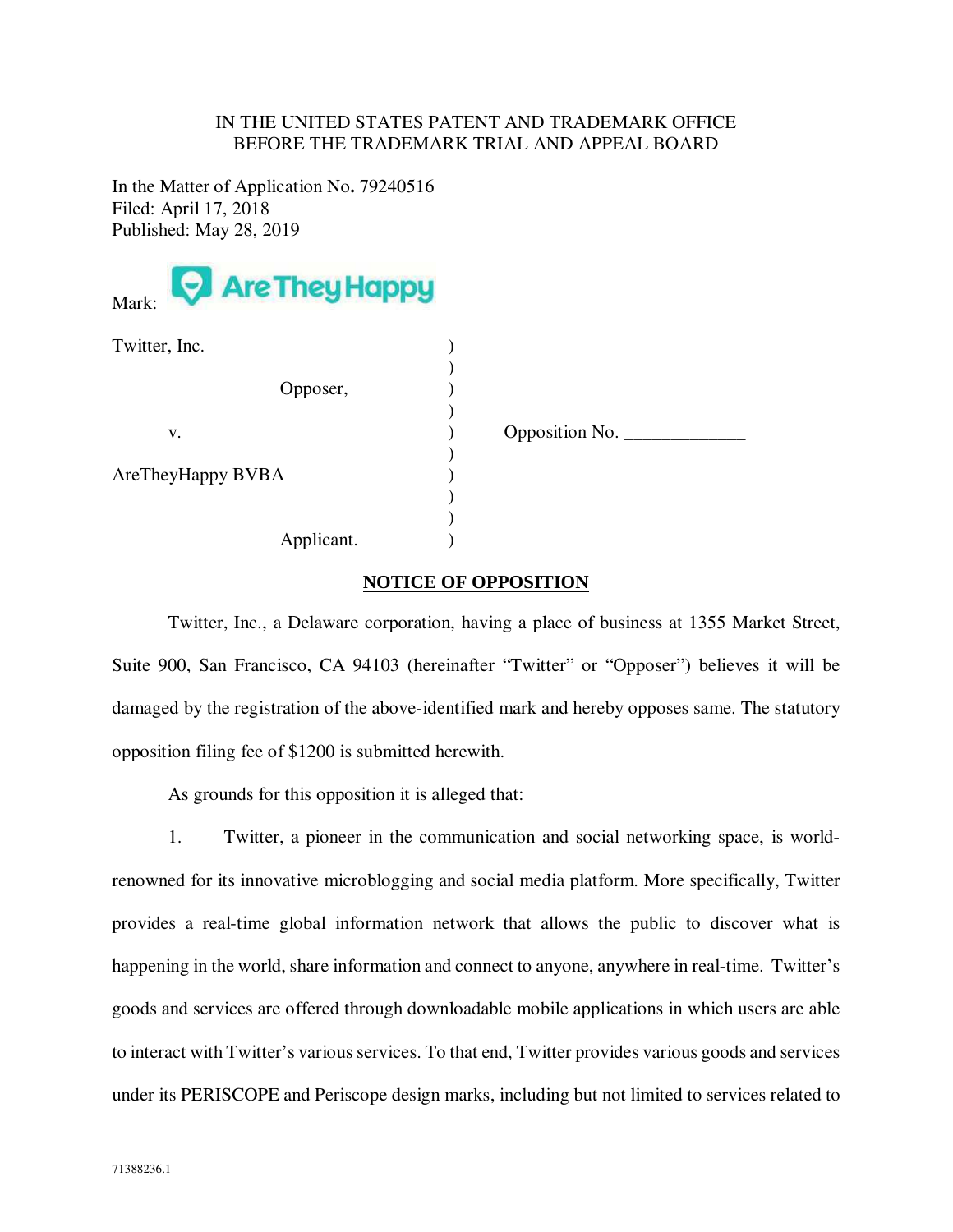live video streaming and social networking.



2. On September 9, 2016, Twitter filed an application to register the mark

("Periscope Color Circle Design"), which matured into registration in connection with the

following services:

"[A]dvertising and marketing; advertising services; online advertising and marketing services; business data analysis; online service for connecting social network users with businesses for the purpose of matching consumers with providers of goods and services; business consulting services," in International Class 35;

"Providing online entertainment and real time news information, namely, providing news, information and commentary in the fields of entertainment, sports, fashion, education, recreation, training, blogging, celebrity, culture, namely, entertainment, sports and popular culture, and current events via the internet and other communications networks; current event news reporting services; entertainment services, namely, providing audio and audiovisual programs featuring entertainment, namely, news, information and commentary in the field of entertainment, and real time news content delivered by streaming via the internet and other communications networks" in International Class 41; and

"[P]roviding a website featuring non-downloadable software to enable recording, transmitting, showing, displaying, blogging, sharing, streaming and transmitting of electronic media, video, real-time news and entertainment content and other information; providing temporary use of online non-downloadable software to enable uploading, creating, posting, editing, showing, displaying, blogging, sharing, streaming and transmitting of electronic media, video, real-time news, entertainment content, and information; providing a web hosting platform featuring temporary use of nondownloadable software allowing users to upload, post, display, stream, and share videos and digital content; creating an online community for registered users to engage in social networking; application service provider featuring application programming interface (API) software for the integration of video content into websites, applications, and thirdparty software" in International Class 42.

The U.S. Patent and Trademark Office ("USPTO") issued such registration of the mark Periscope

Color Circle Design on October 3, 2017, as U.S. Registration No. 5,303,111, with a first-use date

at least as early as March 26, 2015.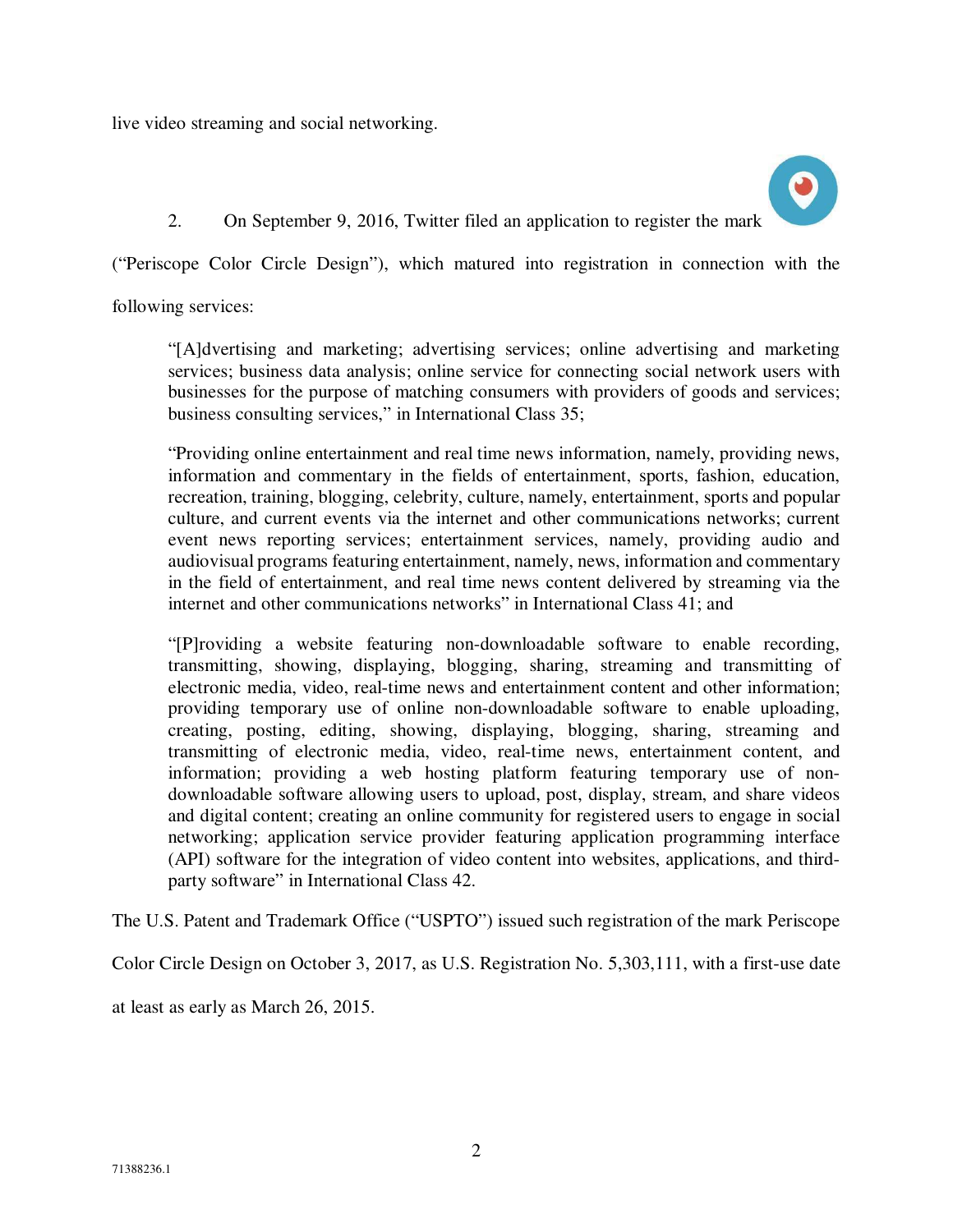

3. On September 9, 2016, Twitter filed an application to register the mark

("Periscope Color Circle Design"), which matured into registration in connection with the

following goods and services:

"[D]ownloadable software and mobile applications for social networking; downloadable software in the nature of a mobile application to enable uploading, creating, posting, editing, showing, displaying, blogging, sharing, streaming and transmitting of electronic media, video, real-time news, entertainment content, and information over the internet and other communications networks; downloadable software to enable uploading, creating, posting, editing, showing, displaying, blogging, sharing, streaming, and transmitting of electronic media, video, real-time news, entertainment content, and information over the internet and other communications networks," in International Class 9;

"[T]elecommunication services, namely, transmission and streaming of voice, data, images, audio, video, real-time news, entertainment content, and information by means of telecommunications networks, wireless communication networks, and the internet; providing an online community forum for users to share and stream information, audio, video, real-time news, entertainment content, or information, to form virtual communities, and to engage in social networking," in International Class 38; and

"[O]nline social networking services; providing social networking services on the internet and other communication networks for entertainment purposes," in International Class 45.

The USPTO issued such registration of the mark Periscope Color Circle Design on March 21,

2017, as U.S. Registration No. 5,166,474, with a first-use date at least as early as May 5, 2015.

4. On March 30, 2015, Twitter filed an application to register the mark

("Periscope BW Design"), which matured into registration in connection with the following goods

and services:

"Downloadable software and mobile applications for social networking; downloadable software in the nature of a mobile application to enable uploading, creating, posting, editing, showing, displaying, blogging, sharing, streaming and transmitting of electronic media, video, real-time news, entertainment content, or information over the Internet and other communications networks; downloadable software to enable uploading, creating, posting, editing, showing, displaying, blogging, sharing, streaming, and transmitting of electronic media, video, real-time news, entertainment content, or information over the internet and other communications networks" in International Class 9;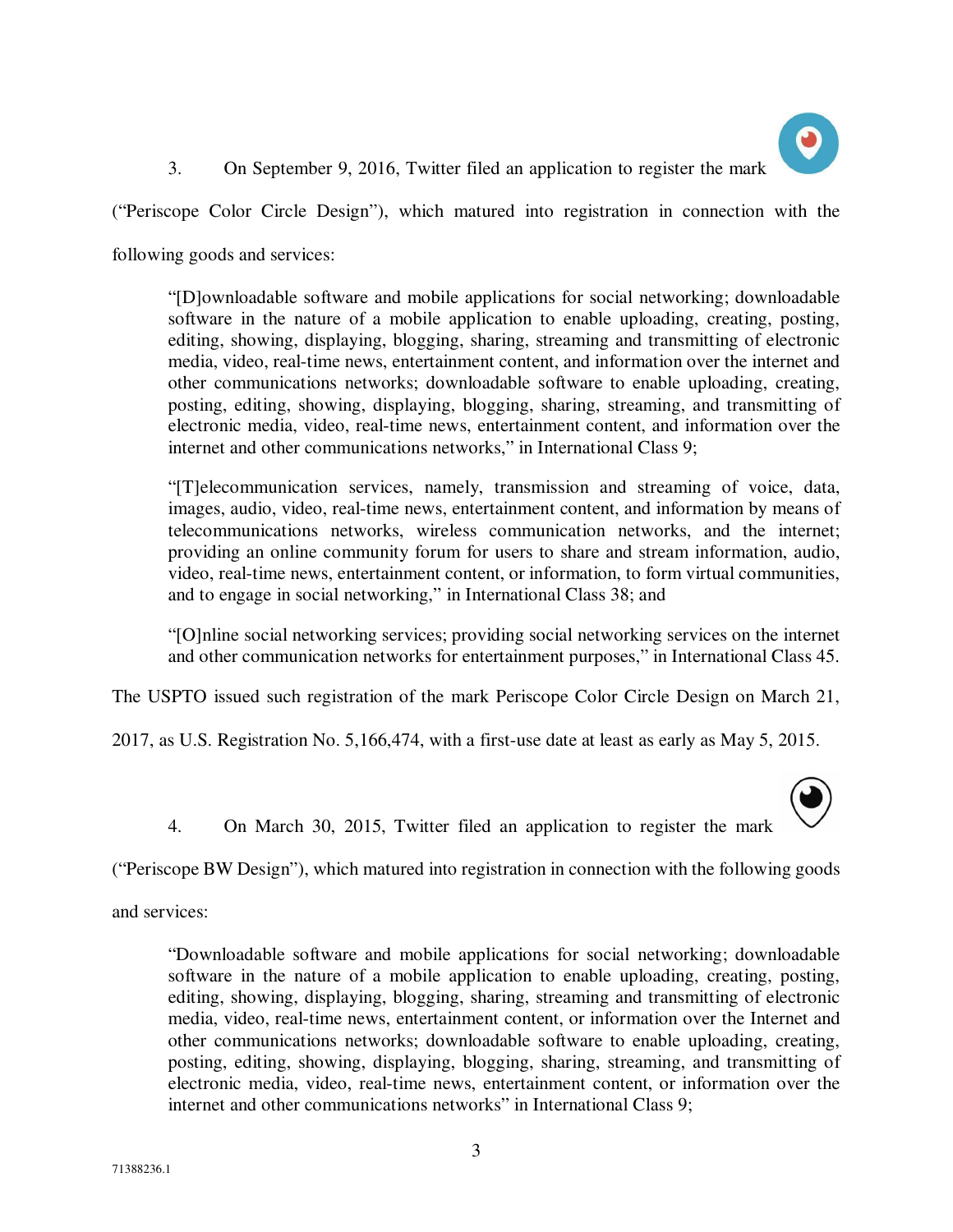"Advertising and marketing; advertising services; online advertising and marketing services; business data analysis; online service for connecting social network users with businesses for the purpose of matching consumers with providers of goods and services; business consulting services" in International Class 35;

"Providing online entertainment and real time news information, namely, providing news, information and commentary in the fields of entertainment, sports, fashion, education, recreation, training, blogging, celebrity, culture, namely, entertainment, sports and popular culture, and current events via the internet and other communications networks; news reporting services; entertainment services, namely, providing audio and audiovisual programs featuring entertainment, namely, news, information and commentary in the field of entertainment, and real time news content delivered by streaming via the internet and other communications networks" in International Class 41; and

"Providing a website featuring non-downloadable software to enable recording, transmitting, showing, displaying, blogging, sharing, streaming and transmitting of electronic media, video, real-time news and entertainment content and other information; providing temporary use of online non-downloadable software to enable uploading, creating, posting, editing, showing, displaying, blogging, sharing, streaming and transmitting of electronic media, video, real-time news, entertainment content, or information; providing a web hosting platform featuring temporary use of nondownloadable software allowing users to upload, post, display, stream, and share videos and digital content; creating an online community for registered users to engage in social networking; application service provider featuring application programming interface (API) software for the integration of video content into websites, applications, and thirdparty software; creating an online community for registered users to share and stream information, audio, video, real-time news, entertainment content, or information, to form virtual communities, and to engage in social networking" in International Class 42.

The USPTO issued such registration of the Periscope BW Design mark on June 20, 2017, as U.S.

Registration No. 5,228,598, with a first-use date in classes 9, 41, and 42 at least as early as March

26, 2015 and in class 35 at least as early as September 3, 2016.



5. On January 28, 2016, Twitter filed an application to register the mark

("Periscope Red Design"), which matured into registration in connection with the following goods and services: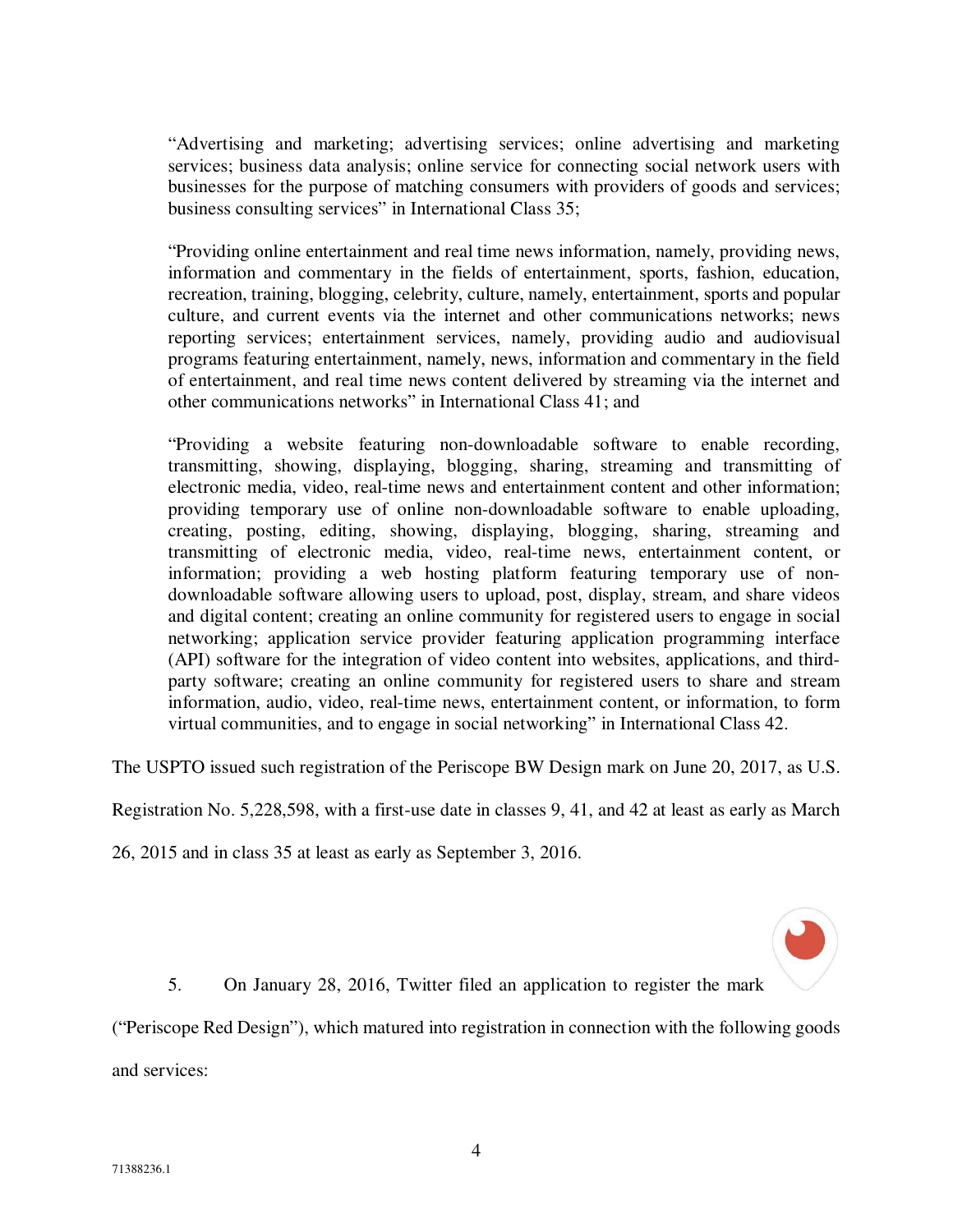"[D]ownloadable software and mobile applications for social networking; downloadable software in the nature of a mobile application to enable uploading, creating, posting, editing, showing, displaying, blogging, sharing, streaming and transmitting of electronic media, video, real-time news, entertainment content, or information over the internet and other communications networks; downloadable software to enable uploading, creating, posting, editing, showing, displaying, blogging, sharing, streaming, and transmitting of electronic media, video, real-time news, entertainment content, or information over the internet and other communications networks" in International Class 9;

"[T]elecommunication services, namely, transmission and streaming of voice, data, images, audio, video, real-time news, entertainment content, or information by means of telecommunications networks, wireless communication networks, and the internet; providing an online community forum for users to share and stream information, audio, video, real-time news, entertainment content, or information, to form virtual communities, and to engage in social networking" in International Class 38; and

"Online social networking services; providing social networking services on the internet and other communication networks for entertainment purposes" in International Class 45.

The USPTO issued such registration of the Periscope Red Design mark on January 17, 2017, as

U.S. Registration No. 5,122,031, with a first-use date in classes 41 and 42 at least as early as March

26, 2015 and in class 35 at least as early as September 3, 2016.

6. The foregoing registrations are hereinafter collectively referred to as the "Periscope

Design Registrations" and the marks claimed therein are hereinafter collectively referred to as the "Periscope Design Marks." Copies of the registration certificates for the Periscope Design Registrations are attached hereto.

7. Twitter has expended substantial monies in marketing, advertising, and promoting the Periscope Design Marks and, through such sales and advertising, has generated substantial goodwill and customer recognition in such marks. Twitter has derived substantial revenues from its sales of goods and services under the Periscope Design Marks.

8. As a result of the marketing, sales, and success of Twitter's goods and services under the Periscope Design Marks, and of the public's widespread use of Twitter's goods and services, such goods and services have come to be, and now are, well and favorably known under

5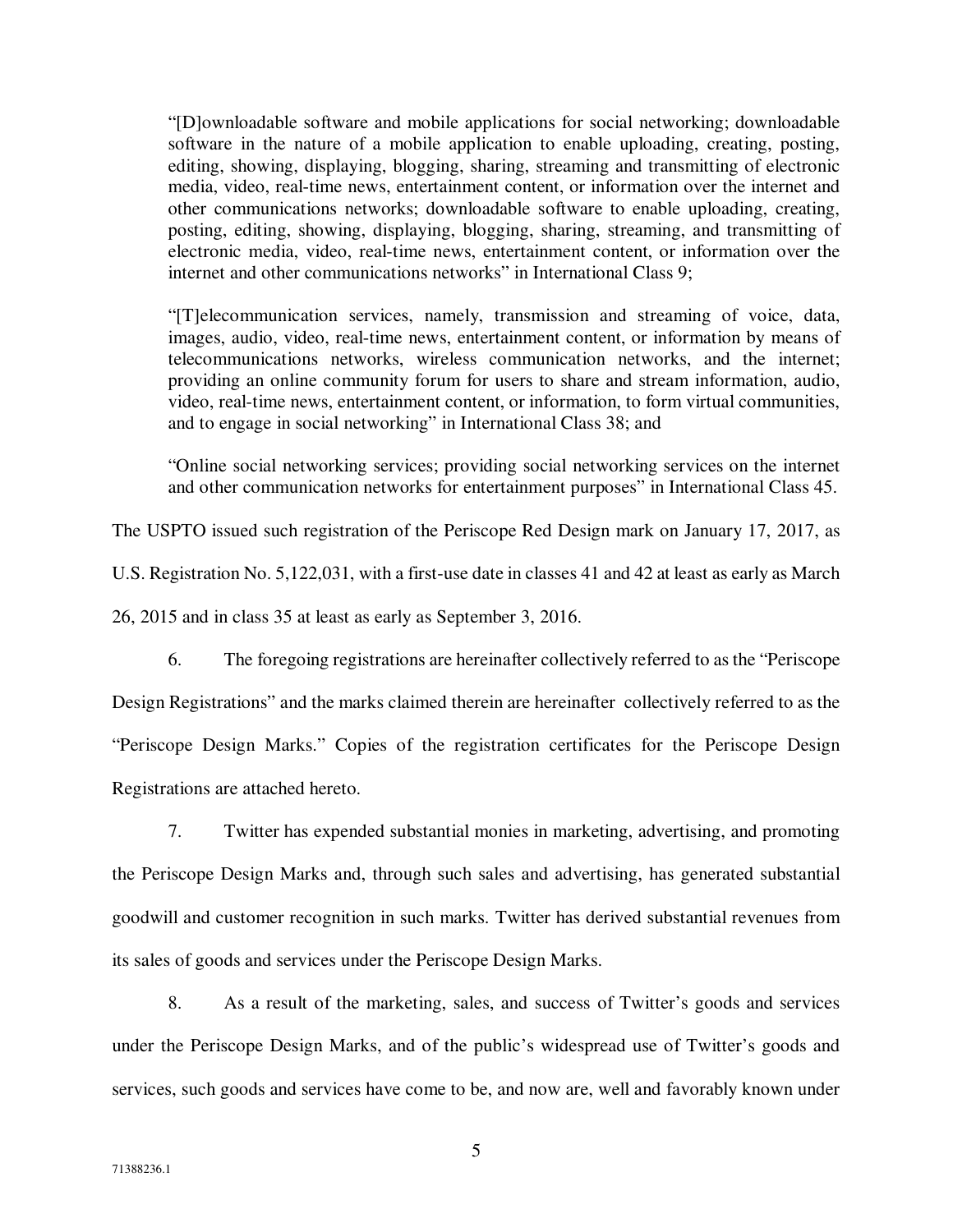the Periscope Design Marks as products and services of high quality and reliability.

9. The Periscope Design Marks are distinctive of Twitter's goods and services and are well-known, and valuable goodwill has been built up in the Periscope Design Marks. Such goodwill has been built up long before the filing date of the AreTheyHappy design mark set forth in Application Serial No. 79240516.

10. On April 17, 2018, AreTheyHappy BVBA ("Applicant") filed an application to



Mark"), which was assigned Application Serial No. 79240516 (the "AreTheyHappy Application"). The AreTheyHappy Application was published on May 28, 2019, and covers the following goods and services:

"Software for planning, managing, monitoring, analysing and optimizing social media, customer feedback, market reviews, brand identity, promotional campaigns, advertising, and marketing content across multimedia channels, including the internet, mobile applications and related digital applications; Software for calculating sales conversion and return on investment; Software for integrating promotional campaigns, digital discount coupons, advertising, interactive advertising and marketing content in other media channels and social media; Downloadable cloud-based software for accessing the internet; Application software for mobile phones, tablets and portable computers for managing customer feedback, market reviews, brand identity, promotional campaigns, digital discount coupons and promotional campaigns" in International Class 9;

"Consultancy in the field of advertising, marketing and sales promotions; Business surveys; Business services, namely, consultancy for planning, managing, monitoring, analysing and optimizing social media, customer feedback, market reviews, brand identity, promotional campaigns, advertising, and marketing content; Organisation of promotions using digital discount coupons; Business administration of consumer loyalty programs involving discounts or incentives; Business management of reimbursement programs for others; Brand positioning services; Dissemination of advertising for others via an online communications network on the Internet; Promotion of goods and services of others through online communications; Business analysis of customer feedback, market reviews and advertising response; Market research; Automated management of databases and files; Computerized database management featuring automated storage and retrieval of data" in International Class 35; and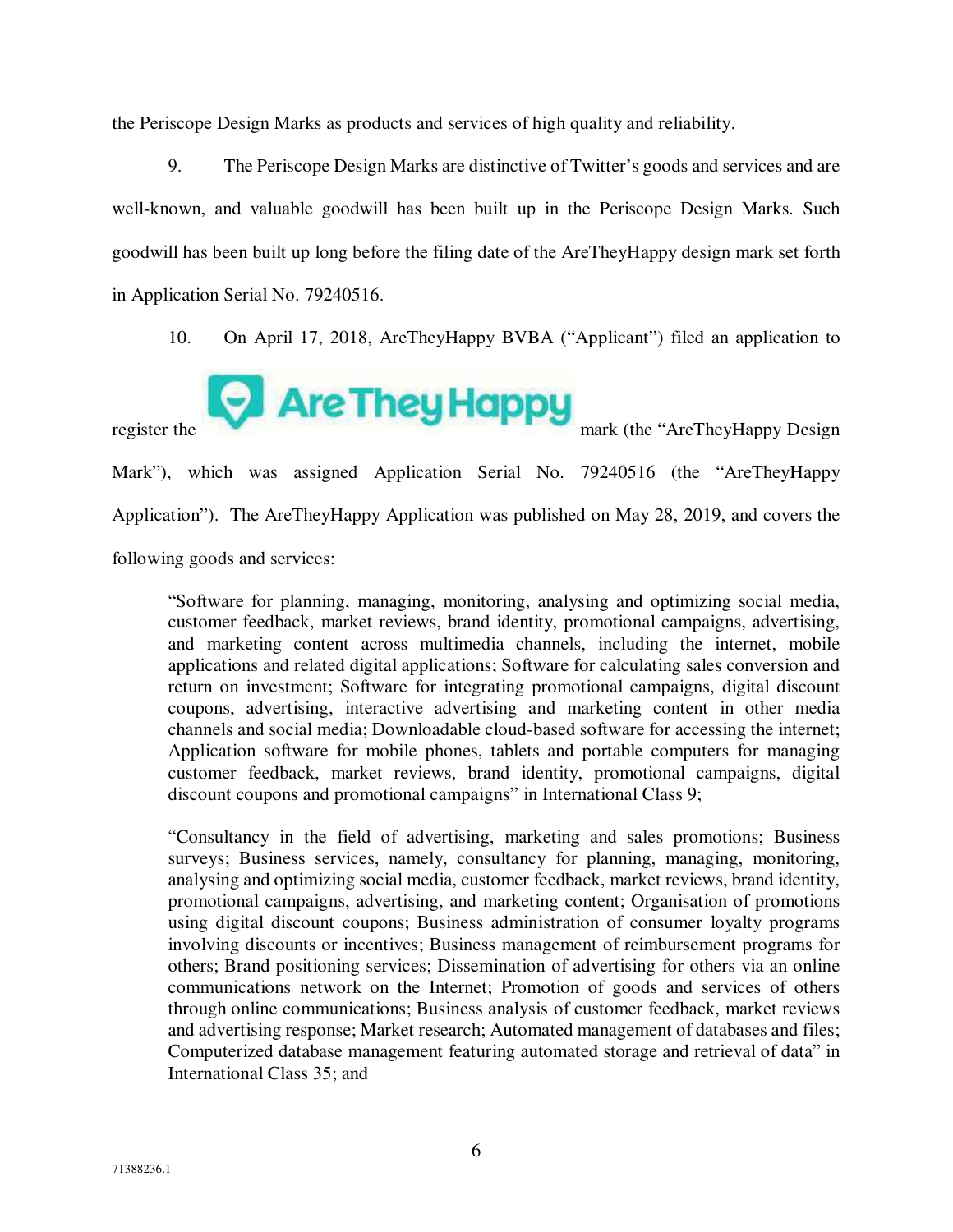"Providing online, non-downloadable software for operating a control system for controlling of data transmitted via telecommunications; Providing temporary use of on-line non-downloadable software for importing and managing data; Hosting platforms on the internet for connecting brands, promotions, bloggers, consumers and communities; Computer programming services for commercial analysis and real-time reporting; Design and development of software for planning, managing, monitoring, analysing and optimizing promotional campaigns, advertising and marketing content across multimedia channels, including the internet, mobile applications and related digital applications; Design, development, maintenance and management of application software for mobile phones, tablets and portable computers to be used in connection with used in connection with customer feedback, market reviews, brand identity, digital discount coupons and promotional campaigns; Providing temporary use of on-line non-downloadable cloud computing software for database management; Computer systems integration services; Hosting of digital content on the internet in the nature of computerized data, files, applications and information" in International Class 42.

11. A copy of the TSDR status page for the AreTheyHappy Application is attached

hereto.

12. On June 25, 2019, Twitter timely filed an extension of time to oppose the AreTheyHappy Application. On September 23, 2019, Twitter timely filed a further 60-day extension request with the consent of Applicant.

13. If Applicant is permitted to register the mark shown in the AreTheyHappy Application, Applicant's corresponding right to use the AreTheyHappy Design Mark in nationwide commerce will conflict with Twitter's lawful and exclusive right to use the Periscope Design Marks nationwide in connection with Twitter's goods and services.

14. Applicant's AreTheyHappy Design Mark incorporates numerous design elements that are either identical, or highly similar, to those present in Twitter's Periscope Design Marks and does so in a manner that is confusingly similar to Twitter's Periscope Design Marks in appearance and overall commercial impression.

15. Applicant's goods, as recited in the AreTheyHappy Application, are identical or closely related to Twitter's goods and services.

7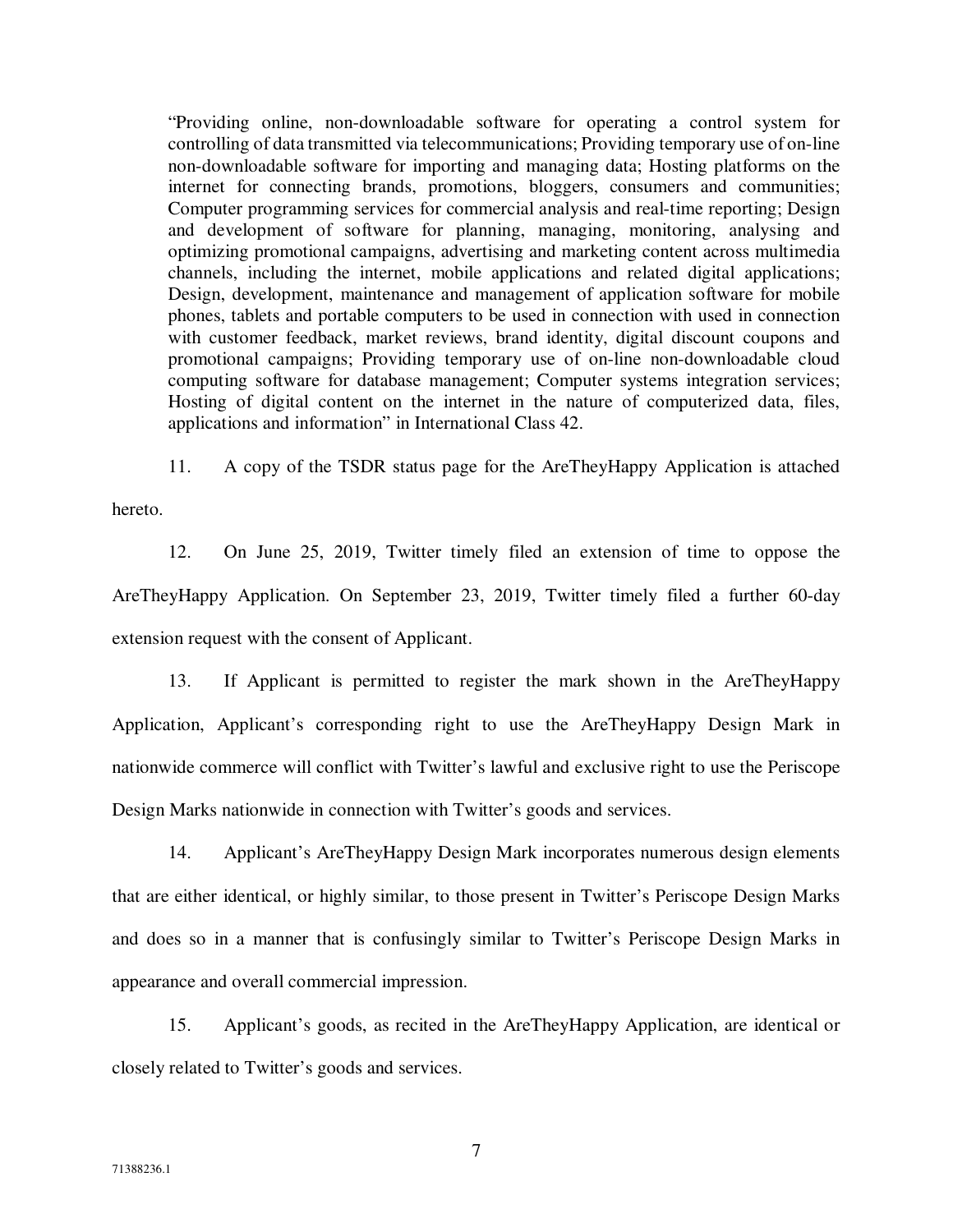16. Applicant's goods, as recited in the AreTheyHappy Application, would be sold in identical or similar channels of trade as Twitter's goods and services and would be purchased by the same or similar consumers.

17. As a result of the similarity between the AreTheyHappy Design Mark and the Periscope Design Marks, and the parties' respective goods and services, Applicant's AreTheyHappy Design Mark is likely to cause consumer confusion, mistake or deception in the trade and among consumers as to the source, origin or sponsorship of such respective goods and services.

18. If Applicant is permitted to use and register the AreTheyHappy Design Mark in connection with Applicant's goods, confusion in trade resulting in irreparable damage and injury to Twitter would be caused by reason of the similarity between Applicant's AreTheyHappy Design Mark and Twitter's Periscope Design Marks. Persons familiar with Twitter's Periscope Design Marks would be likely to buy Applicant's goods or use Applicant's services believing that such products or services are provided by, endorsed by, or associated with Twitter, which is not the case. Furthermore, any defect, objection or fault found with Applicant's goods or services marketed under the AreTheyHappy Design Mark would necessarily reflect upon and seriously injure the reputation that Twitter has established for the goods and services sold and provided under its Periscope Design Marks.

19. Upon information and belief, Applicant did not use the AreTheyHappy Design Mark in commerce before Twitter began using the Periscope Design Marks in commerce.

20. Twitter's Periscope Design Registrations all have filing dates prior to Applicant's filing date for the AreTheyHappy Application.

8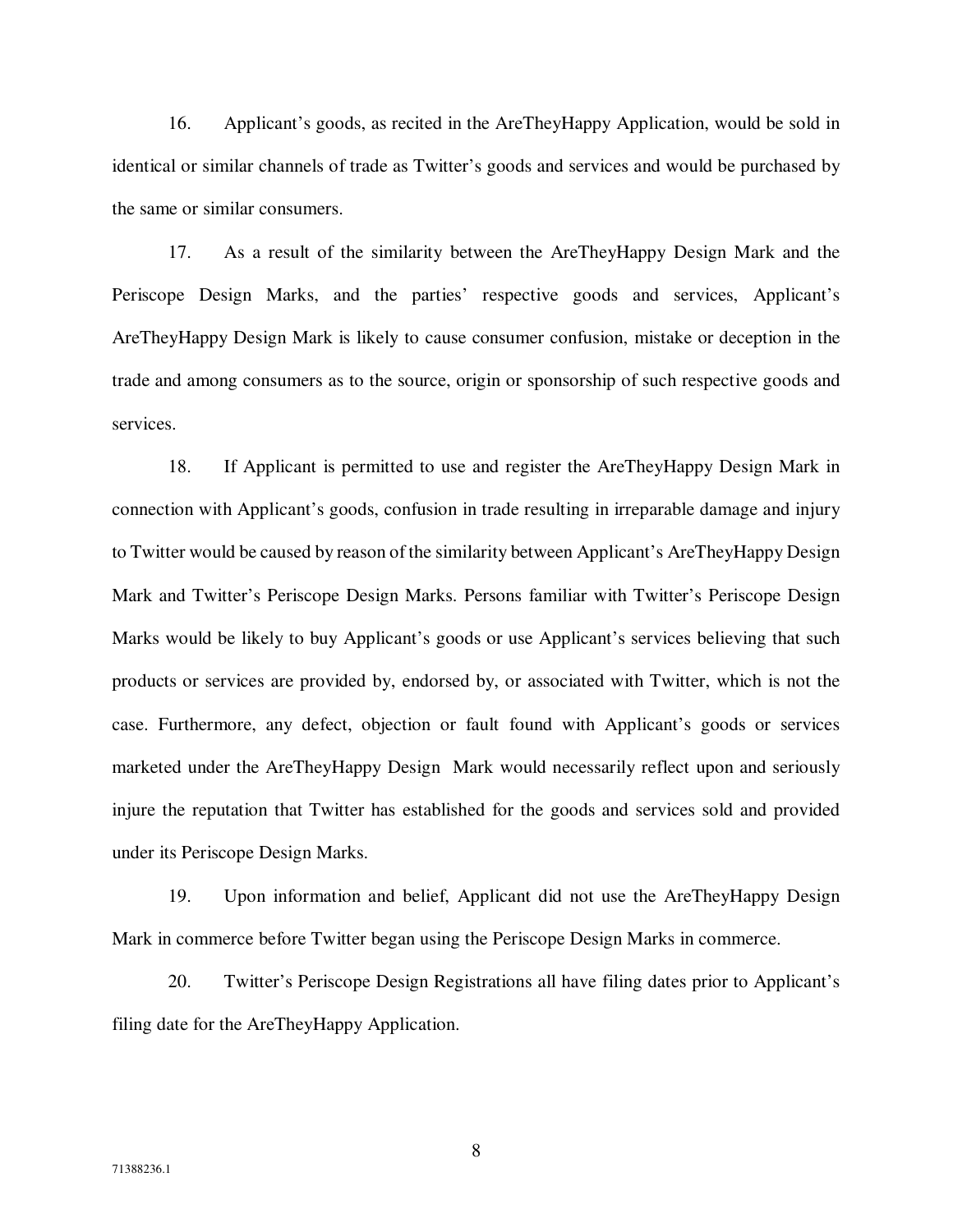21. Applicant's application to register the AreTheyHappy Design Mark is without Twitter's consent or permission.

22. In view of Twitter's prior rights in the Periscope Design Marks, Applicant is not entitled to registration of the AreTheyHappy Application.

23. By reason of the foregoing, Twitter will be damaged by the registration of the mark shown in the AreTheyHappy Application.

WHEREFORE, Twitter prays that this Notice of Opposition be sustained and that Applicant's AreTheyHappy Application be denied registration.

Dated: November 23, 2019 Respectfully Submitted,

 /Adam S. Weiss / Adam S. Weiss Daniel P. Mullarkey Rachel A. Rice 150 N. Riverside Plaza, Suite 3000 Chicago, Illinois 60606 uspt@polsinelli.com docketing@polsinelli.com aweiss@polsinelli.com dmullarkey@polsinelli.com rrice@polsinelli.com

 *Attorneys for Opposer*, Twitter, Inc.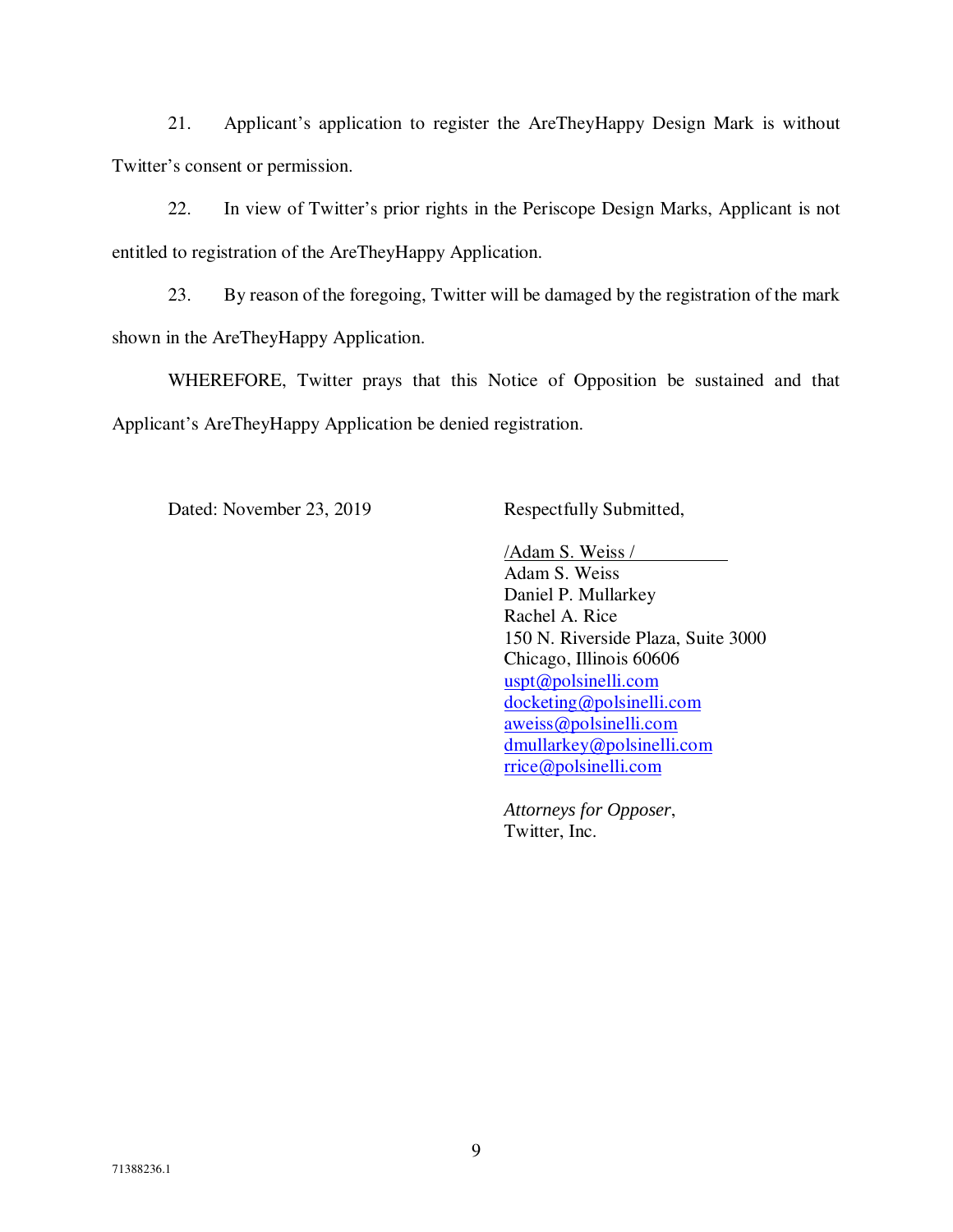#### **CERTIFICATE OF ELECTRONIC SERVICE**

 I hereby certify that the foregoing NOTICE OF OPPOSITION was electronically filed using the ESTTA system on November 23, 2019.

> /Rachel A. Rice/ Adam S. Weiss Daniel P. Mullarkey Rachel A. Rice 150 N. Riverside Plaza, Suite 3000 Chicago, Illinois 60606 uspt@polsinelli.com docketing@polsinelli.com aweiss@polsinelli.com dmullarkey@polsinelli.com rrice@polsinelli.com

 *Attorneys for Opposer*, Twitter, Inc.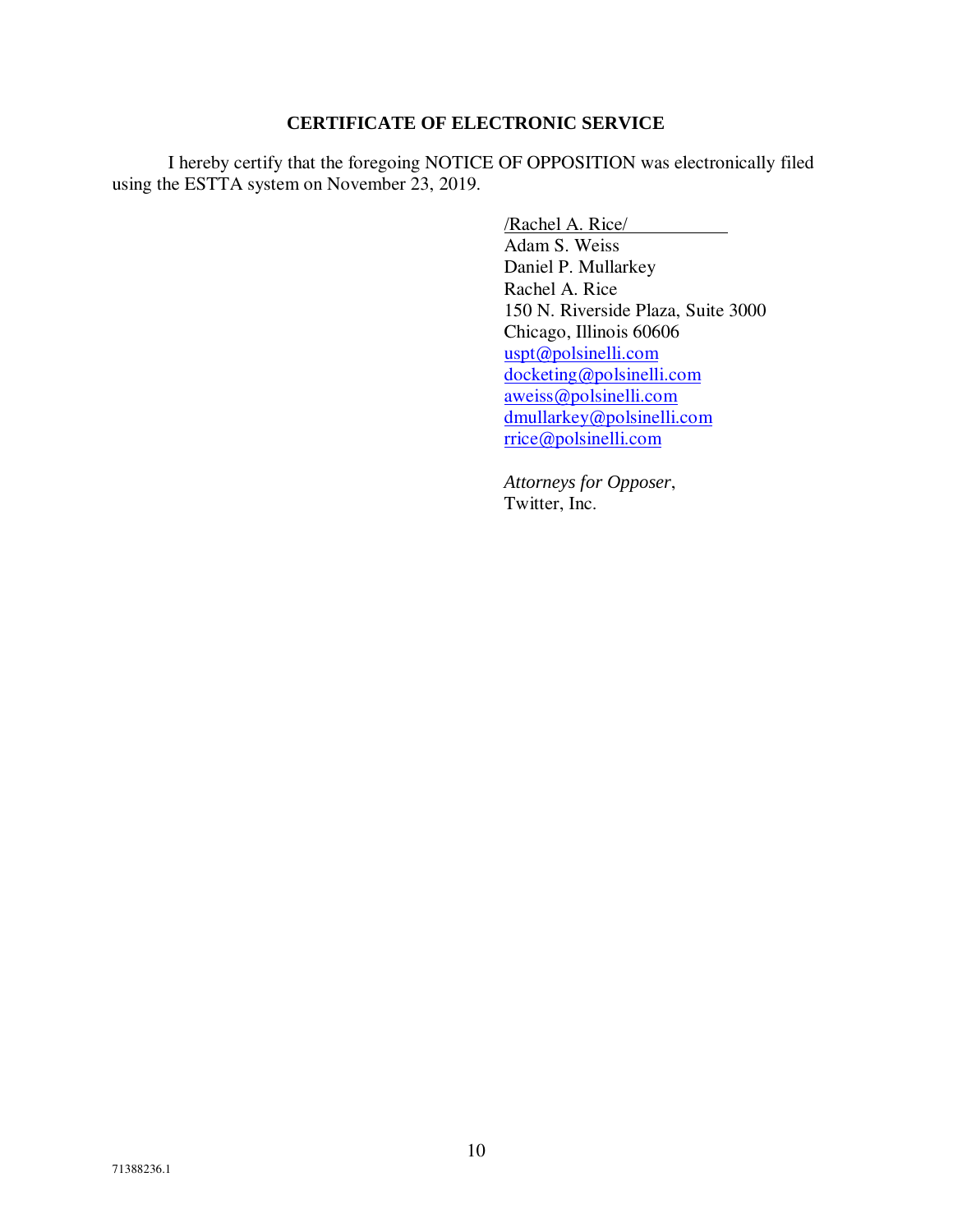



**Reg. No. 5,303,111 Registered Oct. 03, 2017 Int. Cl.: 35, 41, 42 Service Mark Principal Register** 

matol

Performing the Functions and Duties of the **Under Secretary of Commerce for** Intellectual Property and Director of the United States Patent and Trademark Office

Twitter, Inc. (DELAWARE CORPORATION) 1355 Market Street, Suite 900 San Francisco, CALIFORNIA 94103

CLASS 35: advertising and marketing; advertising services; online advertising and marketing services; business data analysis; online service for connecting social network users with businesses for the purpose of matching consumers with providers of goods and services; business consulting services

FIRST USE 3-26-2015; IN COMMERCE 3-26-2015

CLASS 41: Providing online entertainment and real time news information, namely, providing news, information and commentary in the fields of entertainment, sports, fashion, education, recreation, training, blogging, celebrity, culture, namely, entertainment, sports and popular culture, and current events via the internet and other communications networks; current event news reporting services; entertainment services, namely, providing audio and audiovisual programs featuring entertainment, namely, news, information and commentary in the field of entertainment, and real time news content delivered by streaming via the internet and other communications networks

FIRST USE 3-26-2015; IN COMMERCE 3-26-2015

CLASS 42: providing a website featuring non-downloadable software to enable recording, transmitting, showing, displaying, blogging, sharing, streaming and transmitting of electronic media, video, real-time news and entertainment content and other information; providing temporary use of online non-downloadable software to enable uploading, creating, posting, editing, showing, displaying, blogging, sharing, streaming and transmitting of electronic media, video, real-time news, entertainment content, and information; providing a web hosting platform featuring temporary use of non-downloadable software allowing users to upload, post, display, stream, and share videos and digital content; creating an online community for registered users to engage in social networking; application service provider featuring application programming interface (API) software for the integration of video content into websites, applications, and third-party software

FIRST USE 3-26-2015; IN COMMERCE 3-26-2015

The color(s) red, white and blue is/are claimed as a feature of the mark.

The mark consists of an upside down white teardrop in a blue circle with a red crescent moon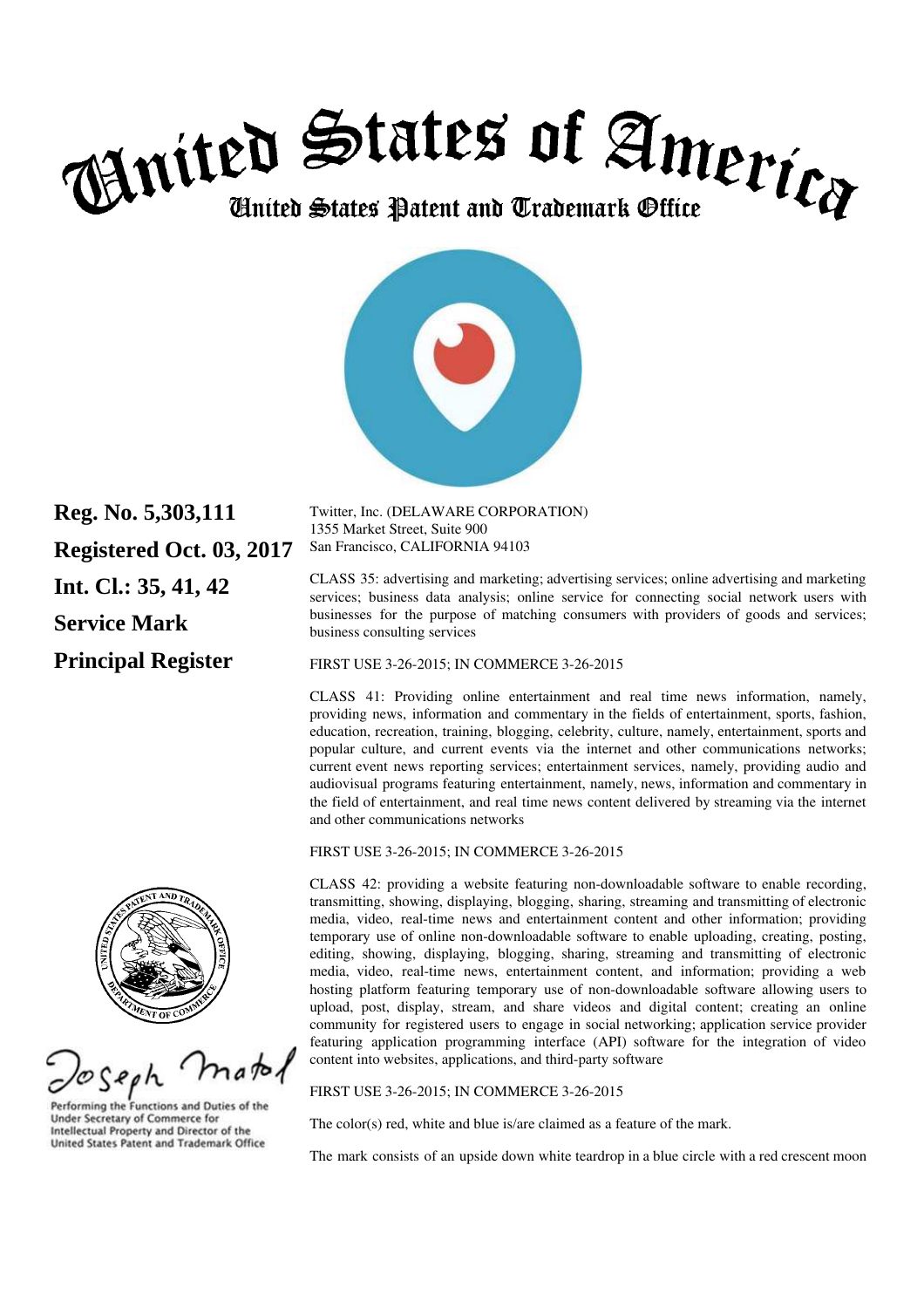shape inside the teardrop.

SER. NO. 87-166,954, FILED 09-09-2016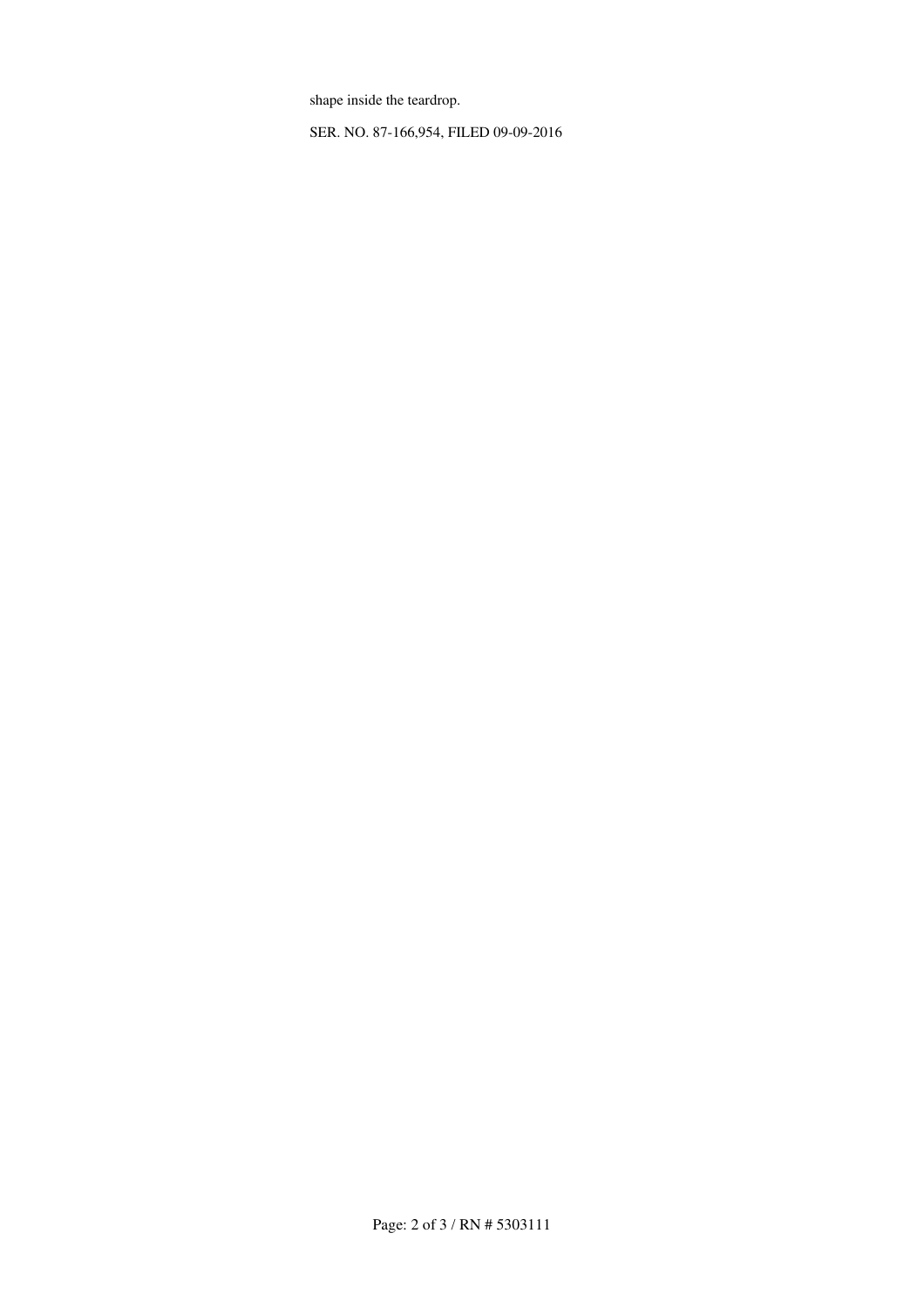



**Reg. No. 5,166,474 Registered Mar. 21, 2017**  San Francisco, CA 94103 **Int. Cl.: 9, 38, 45 Service Mark Trademark Principal Register** 

Michell K. Le

Director of the United States Patent and Trademark Office Twitter, Inc. (DELAWARE CORPORATION) 1355 Market Street, Suite 900

CLASS 9: downloadable software and mobile applications for social networking; downloadable software in the nature of a mobile application to enable uploading, creating, posting, editing, showing, displaying, blogging, sharing, streaming and transmitting of electronic media, video, real-time news, entertainment content, and information over the internet and other communications networks; downloadable software to enable uploading, creating, posting, editing, showing, displaying, blogging, sharing, streaming, and transmitting of electronic media, video, real-time news, entertainment content, and information over the internet and other communications networks

FIRST USE 5-5-2015; IN COMMERCE 5-5-2015

CLASS 38: telecommunication services, namely, transmission and streaming of voice, data, images, audio, video, real-time news, entertainment content, and information by means of telecommunications networks, wireless communication networks, and the internet; providing an online community forum for users to share and stream information, audio, video, real-time news, entertainment content, or information, to form virtual communities, and to engage in social networking

FIRST USE 5-5-2015; IN COMMERCE 5-5-2015

CLASS 45: online social networking services; providing social networking services on the internet and other communication networks for entertainment purposes

FIRST USE 5-5-2015; IN COMMERCE 5-5-2015

The color(s) red, white and blue is/are claimed as a feature of the mark.

The mark consists of an upside down white teardrop in a blue circle with a red crescent moon shape inside the teardrop.

SER. NO. 87-166,953, FILED 09-09-2016 KIM TERESA MONINGHOFF, EXAMINING ATTORNEY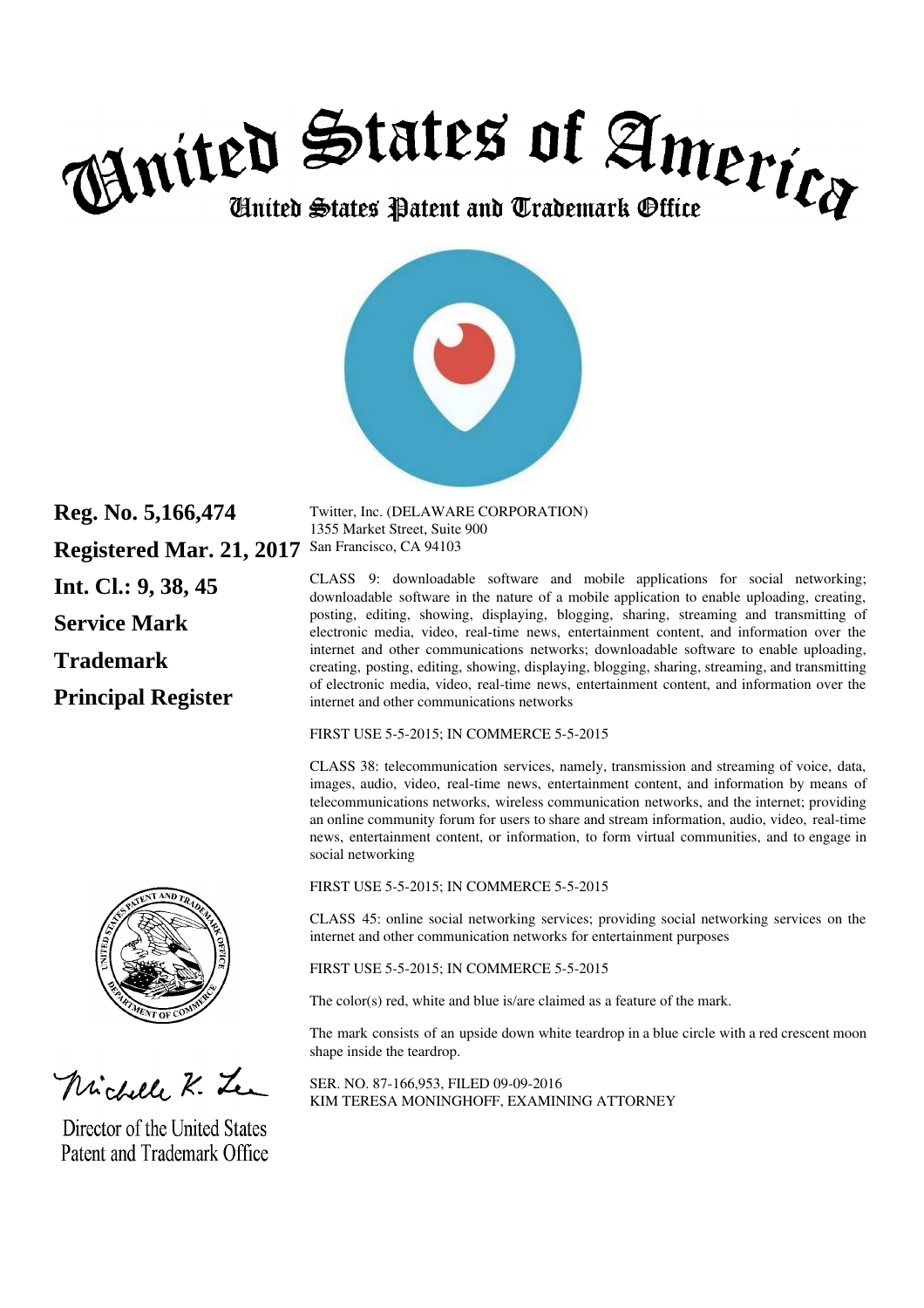



**Reg. No. 5,228,598 Registered Jun. 20, 2017 Int. Cl.: 9, 35, 41, 42 Service Mark Trademark Principal Register** 

matol

Performing the Functions and Duties of the **Under Secretary of Commerce for** Intellectual Property and Director of the United States Patent and Trademark Office

Twitter, Inc. (DELAWARE CORPORATION) 1355 Market Street, Suite 900 San Francisco, CA 94103

CLASS 9: Downloadable software and mobile applications for social networking; downloadable software in the nature of a mobile application to enable uploading, creating, posting, editing, showing, displaying, blogging, sharing, streaming and transmitting of electronic media, video, real-time news, entertainment content, or information over the Internet and other communications networks; downloadable software to enable uploading, creating, posting, editing, showing, displaying, blogging, sharing, streaming, and transmitting of electronic media, video, real-time news, entertainment content, or information over the internet and other communications networks

FIRST USE 3-26-2015; IN COMMERCE 3-26-2015

CLASS 35: Advertising and marketing; advertising services; online advertising and marketing services; business data analysis; online service for connecting social network users with businesses for the purpose of matching consumers with providers of goods and services; business consulting services

FIRST USE 9-3-2016; IN COMMERCE 9-3-2016

CLASS 41: Providing online entertainment and real time news information, namely, providing news, information and commentary in the fields of entertainment, sports, fashion, education, recreation, training, blogging, celebrity, culture, namely, entertainment, sports and popular culture, and current events via the internet and other communications networks; news reporting services; entertainment services, namely, providing audio and audiovisual programs featuring entertainment, namely, news, information and commentary in the field of entertainment, and real time news content delivered by streaming via the internet and other communications networks

FIRST USE 3-26-2015; IN COMMERCE 3-26-2015

CLASS 42: Providing a website featuring non-downloadable software to enable recording, transmitting, showing, displaying, blogging, sharing, streaming and transmitting of electronic media, video, real-time news and entertainment content and other information; providing temporary use of online non-downloadable software to enable uploading, creating, posting, editing, showing, displaying, blogging, sharing, streaming and transmitting of electronic media, video, real-time news, entertainment content, or information; providing a web hosting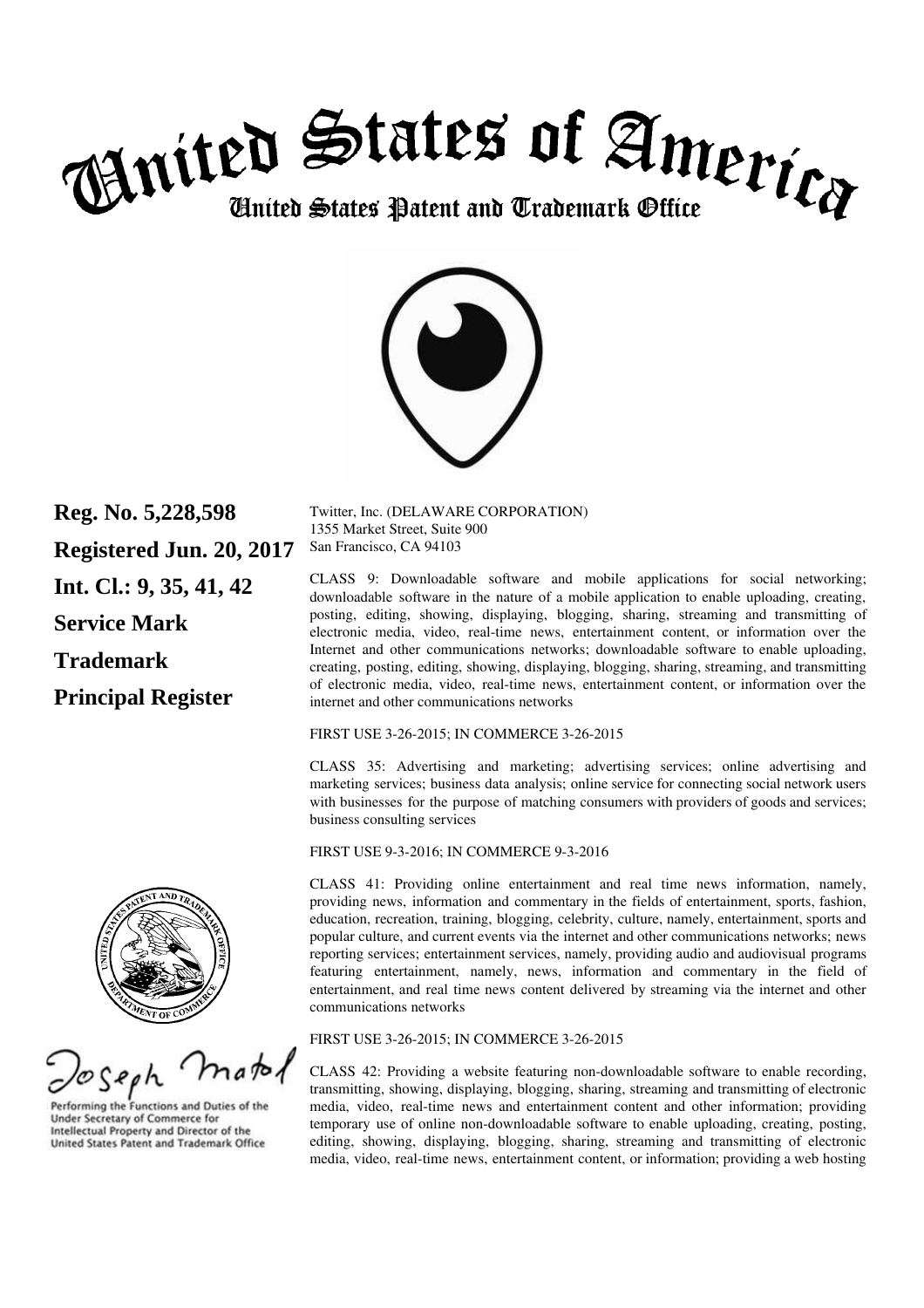platform featuring temporary use of non-downloadable software allowing users to upload, post, display, stream, and share videos and digital content; creating an online community for registered users to engage in social networking; application service provider featuring application programming interface (API) software for the integration of video content into websites, applications, and third-party software; creating an online community for registered users to share and stream information, audio, video, real-time news, entertainment content, or information, to form virtual communities, and to engage in social networking

FIRST USE 3-26-2015; IN COMMERCE 3-26-2015

The mark consists of an upside down teardrop with a crescent moon shape inside the teardrop.

SER. NO. 86-581,720, FILED 03-30-2015 DAVID AARON HOFFMAN, EXAMINING ATTORNEY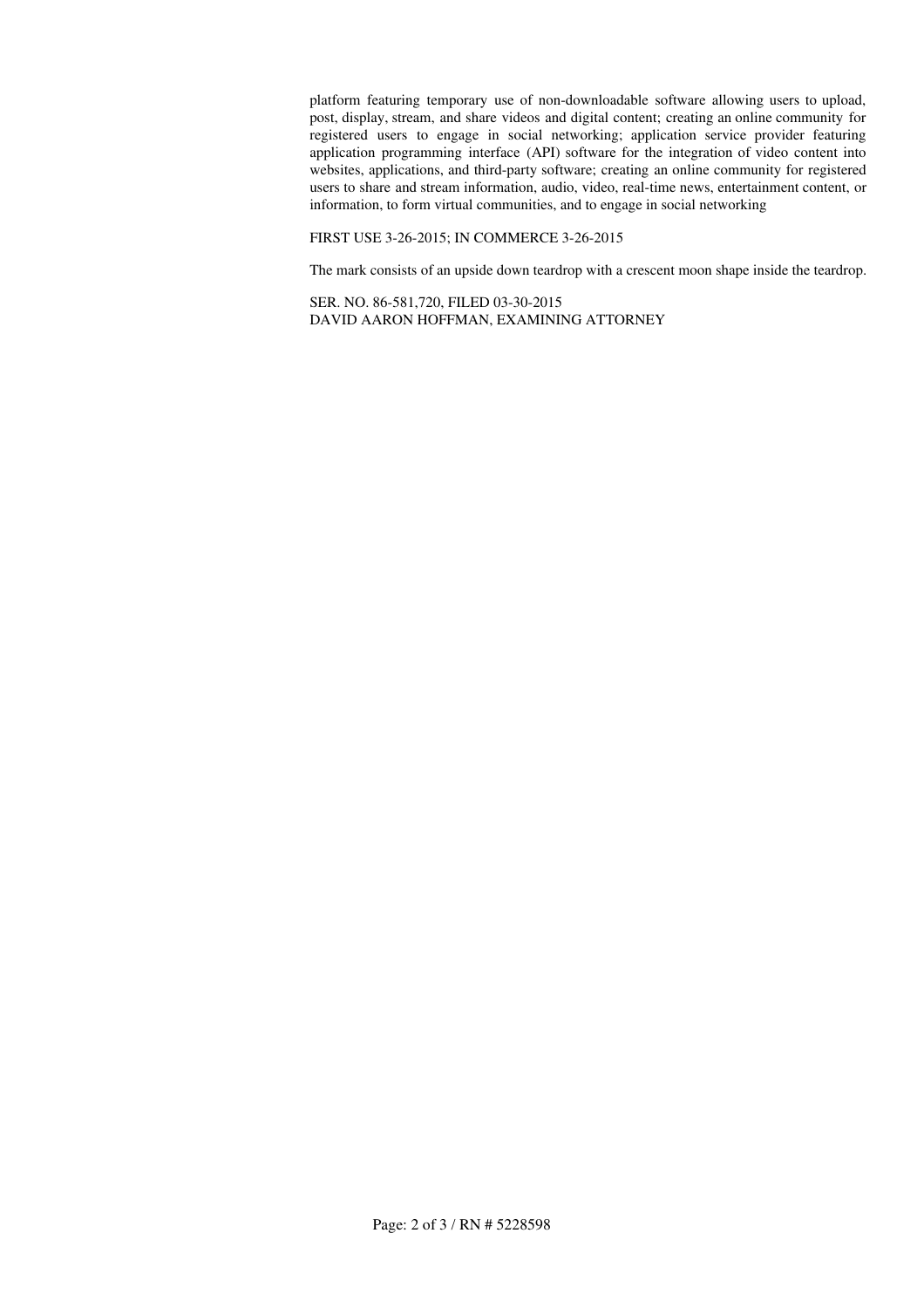



**Reg. No. 5,122,031 Registered Jan. 17, 2017 Int. Cl.: 9, 38, 45 Service Mark Trademark Principal Register** 

Michell K. Le

Director of the United States Patent and Trademark Office Twitter, Inc. (DELAWARE CORPORATION) 1355 Market Street, Suite 900 San Francisco, CA 94103

CLASS 9: downloadable software and mobile applications for social networking; downloadable software in the nature of a mobile application to enable uploading, creating, posting, editing, showing, displaying, blogging, sharing, streaming and transmitting of electronic media, video, real-time news, entertainment content, or information over the internet and other communications networks; downloadable software to enable uploading, creating, posting, editing, showing, displaying, blogging, sharing, streaming, and transmitting of electronic media, video, real-time news, entertainment content, or information over the internet and other communications networks

FIRST USE 3-26-2015; IN COMMERCE 3-26-2015

CLASS 38: telecommunication services, namely, transmission and streaming of voice, data, images, audio, video, real-time news, entertainment content, or information by means of telecommunications networks, wireless communication networks, and the internet; providing an online community forum for users to share and stream information, audio, video, real-time news, entertainment content, or information, to form virtual communities, and to engage in social networking

FIRST USE 3-26-2015; IN COMMERCE 3-26-2015

CLASS 45: Online social networking services; providing social networking services on the internet and other communication networks for entertainment purposes

FIRST USE 3-26-2015; IN COMMERCE 3-26-2015

The color(s) red and white is/are claimed as a feature of the mark.

The mark consists of an upside down white teardrop with a red crescent moon shape inside the teardrop. The lining surrounding the teardrop is not claimed as a feature of the mark and is for outlining purposes only

SER. NO. 86-889,923, FILED 01-28-2016 DOMINIC FATHY, EXAMINING ATTORNEY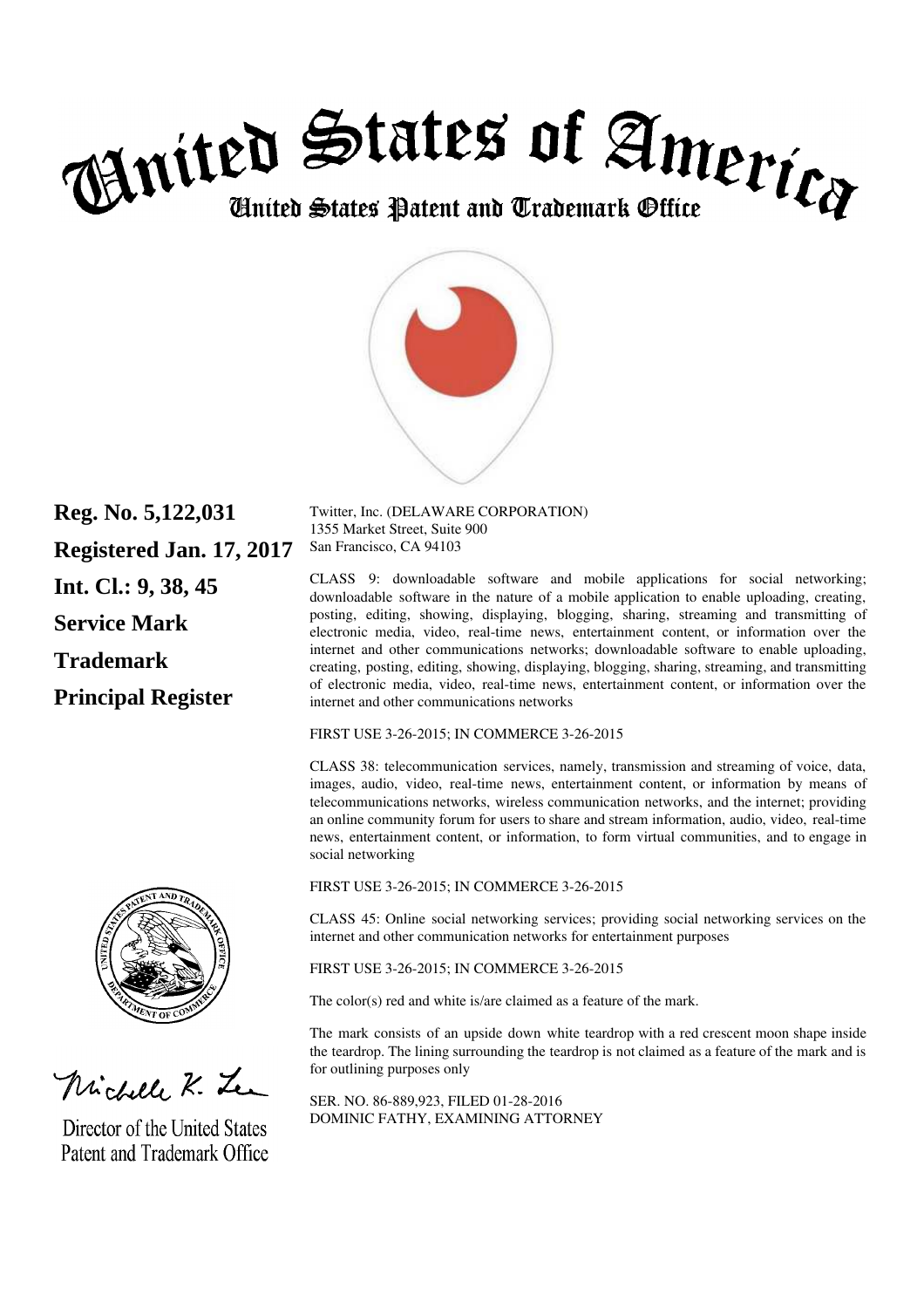| <b>STATUS</b>                  | <b>DOCUMENTS</b>                                                                         |                                                                                                                      |                                                                                                                    |                                                                                                                                                                                                                                                                                                                                                                                                                                                                                                                                                                                                                                                                                                                                                                                                                                                                                                                                                          |                                        | <b>Back to Search</b><br>Print |
|--------------------------------|------------------------------------------------------------------------------------------|----------------------------------------------------------------------------------------------------------------------|--------------------------------------------------------------------------------------------------------------------|----------------------------------------------------------------------------------------------------------------------------------------------------------------------------------------------------------------------------------------------------------------------------------------------------------------------------------------------------------------------------------------------------------------------------------------------------------------------------------------------------------------------------------------------------------------------------------------------------------------------------------------------------------------------------------------------------------------------------------------------------------------------------------------------------------------------------------------------------------------------------------------------------------------------------------------------------------|----------------------------------------|--------------------------------|
|                                |                                                                                          | Generated on: This page was generated by TSDR on 2019-11-23 22:01:54 EST                                             |                                                                                                                    |                                                                                                                                                                                                                                                                                                                                                                                                                                                                                                                                                                                                                                                                                                                                                                                                                                                                                                                                                          |                                        |                                |
|                                | Mark: ARETHEYHAPPY                                                                       |                                                                                                                      |                                                                                                                    |                                                                                                                                                                                                                                                                                                                                                                                                                                                                                                                                                                                                                                                                                                                                                                                                                                                                                                                                                          |                                        | <b>Are They Happy</b>          |
|                                |                                                                                          |                                                                                                                      |                                                                                                                    |                                                                                                                                                                                                                                                                                                                                                                                                                                                                                                                                                                                                                                                                                                                                                                                                                                                                                                                                                          |                                        |                                |
|                                | US Serial Number: 79240516                                                               |                                                                                                                      |                                                                                                                    | Application Filing Date: Apr. 17, 2018                                                                                                                                                                                                                                                                                                                                                                                                                                                                                                                                                                                                                                                                                                                                                                                                                                                                                                                   |                                        |                                |
|                                |                                                                                          | Register: Principal                                                                                                  |                                                                                                                    |                                                                                                                                                                                                                                                                                                                                                                                                                                                                                                                                                                                                                                                                                                                                                                                                                                                                                                                                                          |                                        |                                |
|                                |                                                                                          | Mark Type: Trademark, Service Mark                                                                                   |                                                                                                                    |                                                                                                                                                                                                                                                                                                                                                                                                                                                                                                                                                                                                                                                                                                                                                                                                                                                                                                                                                          |                                        |                                |
|                                | TM5 Common Status Descriptor.                                                            |                                                                                                                      |                                                                                                                    | LIVE/APPLICATION/Published for Opposition                                                                                                                                                                                                                                                                                                                                                                                                                                                                                                                                                                                                                                                                                                                                                                                                                                                                                                                |                                        |                                |
|                                |                                                                                          |                                                                                                                      |                                                                                                                    | A pending trademark application has been examined by the Office and has been published in a way that provides an opportunity for the public to oppose its<br>registration.                                                                                                                                                                                                                                                                                                                                                                                                                                                                                                                                                                                                                                                                                                                                                                               |                                        |                                |
|                                |                                                                                          |                                                                                                                      |                                                                                                                    | Status: A request for an extension of time to file an opposition has been filed with the Trademark Trial and Appeal Board. For further information, see TTABVUE on the Trademark Trial and Appeal Board web page.                                                                                                                                                                                                                                                                                                                                                                                                                                                                                                                                                                                                                                                                                                                                        |                                        |                                |
|                                |                                                                                          | Status Date: Jun. 25, 2019                                                                                           |                                                                                                                    |                                                                                                                                                                                                                                                                                                                                                                                                                                                                                                                                                                                                                                                                                                                                                                                                                                                                                                                                                          |                                        |                                |
|                                | Publication Date: May 28, 2019                                                           |                                                                                                                      |                                                                                                                    |                                                                                                                                                                                                                                                                                                                                                                                                                                                                                                                                                                                                                                                                                                                                                                                                                                                                                                                                                          |                                        |                                |
| - Mark Information             |                                                                                          |                                                                                                                      |                                                                                                                    |                                                                                                                                                                                                                                                                                                                                                                                                                                                                                                                                                                                                                                                                                                                                                                                                                                                                                                                                                          |                                        | $\triangle$ Collapse All       |
|                                | Mark Literal Elements: ARETHEYHAPPY                                                      |                                                                                                                      |                                                                                                                    |                                                                                                                                                                                                                                                                                                                                                                                                                                                                                                                                                                                                                                                                                                                                                                                                                                                                                                                                                          |                                        |                                |
|                                | Standard Character Claim: No                                                             |                                                                                                                      |                                                                                                                    |                                                                                                                                                                                                                                                                                                                                                                                                                                                                                                                                                                                                                                                                                                                                                                                                                                                                                                                                                          |                                        |                                |
|                                |                                                                                          |                                                                                                                      | Mark Drawing Type: 3 - AN ILLUSTRATION DRAWING WHICH INCLUDES WORD(S)/ LETTER(S)/NUMBER(S)                         |                                                                                                                                                                                                                                                                                                                                                                                                                                                                                                                                                                                                                                                                                                                                                                                                                                                                                                                                                          |                                        |                                |
|                                |                                                                                          |                                                                                                                      |                                                                                                                    | Description of Mark: The mark consists of the stylized turquoise wording "ARETHEYHAPPY" to the right of a stylized turquoise text box containing a white, stylized pin.                                                                                                                                                                                                                                                                                                                                                                                                                                                                                                                                                                                                                                                                                                                                                                                  |                                        |                                |
|                                | Color Drawing: Yes                                                                       |                                                                                                                      |                                                                                                                    |                                                                                                                                                                                                                                                                                                                                                                                                                                                                                                                                                                                                                                                                                                                                                                                                                                                                                                                                                          |                                        |                                |
|                                |                                                                                          | Color(s) Claimed: The color(s) turquoise and white is/are claimed as a feature of the mark.                          |                                                                                                                    |                                                                                                                                                                                                                                                                                                                                                                                                                                                                                                                                                                                                                                                                                                                                                                                                                                                                                                                                                          |                                        |                                |
|                                |                                                                                          |                                                                                                                      | Design Search Code(s): 01.15.17 - Balloons, thought or speech; Thought or speech clouds; Clouds, thought or speech |                                                                                                                                                                                                                                                                                                                                                                                                                                                                                                                                                                                                                                                                                                                                                                                                                                                                                                                                                          |                                        |                                |
|                                | - Related Properties Information                                                         |                                                                                                                      |                                                                                                                    |                                                                                                                                                                                                                                                                                                                                                                                                                                                                                                                                                                                                                                                                                                                                                                                                                                                                                                                                                          |                                        |                                |
|                                | International Registration Number: 1422290                                               |                                                                                                                      |                                                                                                                    |                                                                                                                                                                                                                                                                                                                                                                                                                                                                                                                                                                                                                                                                                                                                                                                                                                                                                                                                                          |                                        |                                |
| Goods and Services             | International Registration Date: Apr. 17, 2018                                           |                                                                                                                      |                                                                                                                    |                                                                                                                                                                                                                                                                                                                                                                                                                                                                                                                                                                                                                                                                                                                                                                                                                                                                                                                                                          |                                        |                                |
| Note:                          |                                                                                          |                                                                                                                      |                                                                                                                    |                                                                                                                                                                                                                                                                                                                                                                                                                                                                                                                                                                                                                                                                                                                                                                                                                                                                                                                                                          |                                        |                                |
|                                | The following symbols indicate that the registrant/owner has amended the goods/services: |                                                                                                                      |                                                                                                                    |                                                                                                                                                                                                                                                                                                                                                                                                                                                                                                                                                                                                                                                                                                                                                                                                                                                                                                                                                          |                                        |                                |
|                                | · Brackets [] indicate deleted goods/services;                                           | · Double parenthesis (()) identify any goods/services not claimed in a Section 15 affidavit of incontestability; and |                                                                                                                    |                                                                                                                                                                                                                                                                                                                                                                                                                                                                                                                                                                                                                                                                                                                                                                                                                                                                                                                                                          |                                        |                                |
|                                | · Asterisks " " identify additional (new) wording in the goods/services.                 |                                                                                                                      |                                                                                                                    |                                                                                                                                                                                                                                                                                                                                                                                                                                                                                                                                                                                                                                                                                                                                                                                                                                                                                                                                                          |                                        |                                |
|                                |                                                                                          |                                                                                                                      |                                                                                                                    | For: Software for planning, managing, monitoring, analysing and optimizing social media, customer feedback, market reviews, brand identity, promotional campaigns, advertising, and marketing content across multimedia channe<br>applications and related digital applications; Software for calculating sales conversion and return on investment; Software for integrating promotional campaigns, digital discount coupons, advertising, interactive advertis                                                                                                                                                                                                                                                                                                                                                                                                                                                                                         |                                        |                                |
|                                |                                                                                          |                                                                                                                      |                                                                                                                    | media channels and social media; Downloadable cloud-based software for accessing the internet; Application software for mobile phones, tablets and portable computers for managing customer feedback, market reviews, brand id                                                                                                                                                                                                                                                                                                                                                                                                                                                                                                                                                                                                                                                                                                                           |                                        |                                |
|                                | International Class(es): 009 - Primary Class                                             | campaigns, digital discount coupons and promotional campaigns                                                        |                                                                                                                    |                                                                                                                                                                                                                                                                                                                                                                                                                                                                                                                                                                                                                                                                                                                                                                                                                                                                                                                                                          | U.S Class(es): 021, 023, 026, 036, 038 |                                |
|                                | Class Status: ACTIVE                                                                     |                                                                                                                      |                                                                                                                    |                                                                                                                                                                                                                                                                                                                                                                                                                                                                                                                                                                                                                                                                                                                                                                                                                                                                                                                                                          |                                        |                                |
|                                | <b>Basis: 66(a)</b>                                                                      |                                                                                                                      |                                                                                                                    |                                                                                                                                                                                                                                                                                                                                                                                                                                                                                                                                                                                                                                                                                                                                                                                                                                                                                                                                                          |                                        |                                |
|                                |                                                                                          |                                                                                                                      |                                                                                                                    | For: Consultancy in the field of advertising, marketing and sales promotions; Business surveys; Business services, namely, consultancy for planning, managing, monitoring, analysing and optimizing social media, customer fee                                                                                                                                                                                                                                                                                                                                                                                                                                                                                                                                                                                                                                                                                                                           |                                        |                                |
|                                |                                                                                          |                                                                                                                      |                                                                                                                    | identity, promotional campaigns, advertising, and marketing content; Organisation of promotions using digital discount coupons; Business administration of consumer loyalty programs involving discounts or incentives; Busine                                                                                                                                                                                                                                                                                                                                                                                                                                                                                                                                                                                                                                                                                                                           |                                        |                                |
|                                |                                                                                          |                                                                                                                      |                                                                                                                    | reimbursement programs for others; Brand positioning services; Dissemination of advertising for others via an online communications network on the Internet; Promotion of goods and services of others through online communic<br>customer feedback, market reviews and advertising response; Market research; Automated management of databases and files; Computerized database management featuring automated storage and retrieval of data                                                                                                                                                                                                                                                                                                                                                                                                                                                                                                           |                                        |                                |
|                                | International Class(es): 035 - Primary Class                                             |                                                                                                                      |                                                                                                                    | U.S Class(es): 100, 101, 102                                                                                                                                                                                                                                                                                                                                                                                                                                                                                                                                                                                                                                                                                                                                                                                                                                                                                                                             |                                        |                                |
|                                | Class Status: ACTIVE                                                                     |                                                                                                                      |                                                                                                                    |                                                                                                                                                                                                                                                                                                                                                                                                                                                                                                                                                                                                                                                                                                                                                                                                                                                                                                                                                          |                                        |                                |
|                                | Basis: 66(a)                                                                             |                                                                                                                      |                                                                                                                    |                                                                                                                                                                                                                                                                                                                                                                                                                                                                                                                                                                                                                                                                                                                                                                                                                                                                                                                                                          |                                        |                                |
|                                |                                                                                          |                                                                                                                      |                                                                                                                    | For: Providing online, non-downloadable software for operating a control system for controlling of data transmitted via telecommunications; Providing temporary use of on-line non-downloadable software for importing and man                                                                                                                                                                                                                                                                                                                                                                                                                                                                                                                                                                                                                                                                                                                           |                                        |                                |
|                                | International Class(es): 042 - Primary Class<br>Class Status: ACTIVE                     |                                                                                                                      |                                                                                                                    | Internet for connecting brands, promotions, bloggers, consumers and communities; Computer programming services for commercial analysis and real-time reporting; Design and development of software for planning, managing, mon<br>optimizing promotional campaigns, advertising and marketing content across multimedia channels, including the internet, mobile applications and related digital applications; Design, development, maintenance and management<br>mobile phones, tablets and portable computers to be used in connection with used in connection with customer feedback, market reviews, brand identity, digital discount coupons and promotional campaigns; Providing temporary<br>downloadable cloud computing software for database management; Computer systems integration services; Hosting of digital content on the internet in the nature of computerized data, files, applications and information<br>U.S Class(es): 100, 101 |                                        |                                |
|                                | <b>Basis: 66(a)</b>                                                                      |                                                                                                                      |                                                                                                                    |                                                                                                                                                                                                                                                                                                                                                                                                                                                                                                                                                                                                                                                                                                                                                                                                                                                                                                                                                          |                                        |                                |
|                                | - Basis Information (Case Level)                                                         |                                                                                                                      |                                                                                                                    |                                                                                                                                                                                                                                                                                                                                                                                                                                                                                                                                                                                                                                                                                                                                                                                                                                                                                                                                                          |                                        |                                |
|                                | Filed Use: No                                                                            |                                                                                                                      |                                                                                                                    | Currently Use: No                                                                                                                                                                                                                                                                                                                                                                                                                                                                                                                                                                                                                                                                                                                                                                                                                                                                                                                                        |                                        |                                |
|                                | Filed ITU: No                                                                            |                                                                                                                      |                                                                                                                    | Currently ITU: No                                                                                                                                                                                                                                                                                                                                                                                                                                                                                                                                                                                                                                                                                                                                                                                                                                                                                                                                        |                                        |                                |
|                                | Filed 44D: No                                                                            |                                                                                                                      |                                                                                                                    | Currently 44E: No                                                                                                                                                                                                                                                                                                                                                                                                                                                                                                                                                                                                                                                                                                                                                                                                                                                                                                                                        |                                        |                                |
|                                | Filed 44E: No                                                                            |                                                                                                                      |                                                                                                                    | Currently 66A: Yes                                                                                                                                                                                                                                                                                                                                                                                                                                                                                                                                                                                                                                                                                                                                                                                                                                                                                                                                       |                                        |                                |
|                                | Filed 66A: Yes                                                                           |                                                                                                                      |                                                                                                                    | <b>Currently No Basis: No</b>                                                                                                                                                                                                                                                                                                                                                                                                                                                                                                                                                                                                                                                                                                                                                                                                                                                                                                                            |                                        |                                |
|                                | Filed No Basis: No                                                                       |                                                                                                                      |                                                                                                                    |                                                                                                                                                                                                                                                                                                                                                                                                                                                                                                                                                                                                                                                                                                                                                                                                                                                                                                                                                          |                                        |                                |
|                                | - Current Owner(s) Information                                                           |                                                                                                                      |                                                                                                                    |                                                                                                                                                                                                                                                                                                                                                                                                                                                                                                                                                                                                                                                                                                                                                                                                                                                                                                                                                          |                                        |                                |
|                                |                                                                                          | Owner Name: AreTheyHappy BVBA                                                                                        |                                                                                                                    |                                                                                                                                                                                                                                                                                                                                                                                                                                                                                                                                                                                                                                                                                                                                                                                                                                                                                                                                                          |                                        |                                |
|                                |                                                                                          | Owner Address: Jakob Heremansstraat 4 bus 402<br><b>B-9000 Gent</b>                                                  |                                                                                                                    |                                                                                                                                                                                                                                                                                                                                                                                                                                                                                                                                                                                                                                                                                                                                                                                                                                                                                                                                                          |                                        |                                |
|                                |                                                                                          | <b>BELGIUM</b>                                                                                                       |                                                                                                                    |                                                                                                                                                                                                                                                                                                                                                                                                                                                                                                                                                                                                                                                                                                                                                                                                                                                                                                                                                          |                                        |                                |
|                                |                                                                                          | Legal Entity Type: BVBA (Besloten vennootschap met beperkte aansprakelijkheid)                                       |                                                                                                                    | State or Country Where Organized: BELGIUM                                                                                                                                                                                                                                                                                                                                                                                                                                                                                                                                                                                                                                                                                                                                                                                                                                                                                                                |                                        |                                |
|                                | - Attorney/Correspondence Information                                                    |                                                                                                                      |                                                                                                                    |                                                                                                                                                                                                                                                                                                                                                                                                                                                                                                                                                                                                                                                                                                                                                                                                                                                                                                                                                          |                                        |                                |
| <b>Attorney of Record</b>      |                                                                                          |                                                                                                                      |                                                                                                                    |                                                                                                                                                                                                                                                                                                                                                                                                                                                                                                                                                                                                                                                                                                                                                                                                                                                                                                                                                          |                                        |                                |
|                                | Attorney Name: Clifford D. Hyra<br>Attorney Primary Email Address: chyra@symbus.com      |                                                                                                                      |                                                                                                                    | Docket Number: 7116-274<br>Attorney Email Authorized: Yes                                                                                                                                                                                                                                                                                                                                                                                                                                                                                                                                                                                                                                                                                                                                                                                                                                                                                                |                                        |                                |
| Correspondent                  |                                                                                          |                                                                                                                      |                                                                                                                    |                                                                                                                                                                                                                                                                                                                                                                                                                                                                                                                                                                                                                                                                                                                                                                                                                                                                                                                                                          |                                        |                                |
|                                | Correspondent Name/Address: Clifford D. Hyra                                             | Symbus Law Group, LLC<br>11710 Plaza America Drive Suite 2000<br>Reston, VIRGINIA UNITED STATES 20190                |                                                                                                                    |                                                                                                                                                                                                                                                                                                                                                                                                                                                                                                                                                                                                                                                                                                                                                                                                                                                                                                                                                          |                                        |                                |
|                                |                                                                                          | Phone: 866-913-3499                                                                                                  |                                                                                                                    |                                                                                                                                                                                                                                                                                                                                                                                                                                                                                                                                                                                                                                                                                                                                                                                                                                                                                                                                                          | Fax: 866-913-3501                      |                                |
|                                | Domestic Representative - Not Found                                                      | Correspondent e-mail: chyra@symbus.com docketing@symbus.com                                                          |                                                                                                                    | Correspondent e-mail Authorized: Yes                                                                                                                                                                                                                                                                                                                                                                                                                                                                                                                                                                                                                                                                                                                                                                                                                                                                                                                     |                                        |                                |
| - Prosecution History          |                                                                                          |                                                                                                                      |                                                                                                                    |                                                                                                                                                                                                                                                                                                                                                                                                                                                                                                                                                                                                                                                                                                                                                                                                                                                                                                                                                          |                                        |                                |
| Date                           |                                                                                          |                                                                                                                      | Description                                                                                                        |                                                                                                                                                                                                                                                                                                                                                                                                                                                                                                                                                                                                                                                                                                                                                                                                                                                                                                                                                          | <b>Proceeding Number</b>               |                                |
| Sep. 30, 2019                  |                                                                                          |                                                                                                                      | ASSIGNED TO EXAMINER                                                                                               | 90341                                                                                                                                                                                                                                                                                                                                                                                                                                                                                                                                                                                                                                                                                                                                                                                                                                                                                                                                                    |                                        |                                |
| Jun. 25, 2019                  |                                                                                          |                                                                                                                      | EXTENSION OF TIME TO OPPOSE RECEIVED                                                                               |                                                                                                                                                                                                                                                                                                                                                                                                                                                                                                                                                                                                                                                                                                                                                                                                                                                                                                                                                          |                                        |                                |
| May 28, 2019                   |                                                                                          |                                                                                                                      | OFFICIAL GAZETTE PUBLICATION CONFIRMATION E-MAILED                                                                 |                                                                                                                                                                                                                                                                                                                                                                                                                                                                                                                                                                                                                                                                                                                                                                                                                                                                                                                                                          |                                        |                                |
| May 28, 2019                   |                                                                                          |                                                                                                                      | PUBLISHED FOR OPPOSITION                                                                                           |                                                                                                                                                                                                                                                                                                                                                                                                                                                                                                                                                                                                                                                                                                                                                                                                                                                                                                                                                          |                                        |                                |
| May 25, 2019                   |                                                                                          | NOTIFICATION PROCESSED BY IB                                                                                         |                                                                                                                    |                                                                                                                                                                                                                                                                                                                                                                                                                                                                                                                                                                                                                                                                                                                                                                                                                                                                                                                                                          |                                        |                                |
| May 08, 2019<br>May 08, 2019   |                                                                                          | NOTIFICATION OF POSSIBLE OPPOSITION SENT TO IB<br>NOTIFICATION OF NOTICE OF PUBLICATION E-MAILED                     |                                                                                                                    |                                                                                                                                                                                                                                                                                                                                                                                                                                                                                                                                                                                                                                                                                                                                                                                                                                                                                                                                                          |                                        |                                |
| May 08, 2019                   |                                                                                          |                                                                                                                      | NOTICE OF START OF OPPOSITION PERIOD CREATED, TO BE SENT TO IB                                                     |                                                                                                                                                                                                                                                                                                                                                                                                                                                                                                                                                                                                                                                                                                                                                                                                                                                                                                                                                          |                                        |                                |
| Apr. 22, 2019                  |                                                                                          |                                                                                                                      | ASSIGNED TO LIE                                                                                                    | 76568                                                                                                                                                                                                                                                                                                                                                                                                                                                                                                                                                                                                                                                                                                                                                                                                                                                                                                                                                    |                                        |                                |
| Apr. 09, 2019                  |                                                                                          |                                                                                                                      | APPROVED FOR PUB - PRINCIPAL REGISTER                                                                              |                                                                                                                                                                                                                                                                                                                                                                                                                                                                                                                                                                                                                                                                                                                                                                                                                                                                                                                                                          |                                        |                                |
| Apr. 01, 2019                  |                                                                                          |                                                                                                                      | TEAS/EMAIL CORRESPONDENCE ENTERED                                                                                  | 88889                                                                                                                                                                                                                                                                                                                                                                                                                                                                                                                                                                                                                                                                                                                                                                                                                                                                                                                                                    |                                        |                                |
| Apr. 01, 2019                  |                                                                                          |                                                                                                                      | CORRESPONDENCE RECEIVED IN LAW OFFICE                                                                              | 88889                                                                                                                                                                                                                                                                                                                                                                                                                                                                                                                                                                                                                                                                                                                                                                                                                                                                                                                                                    |                                        |                                |
| Apr. 01, 2019<br>Oct. 19, 2018 |                                                                                          |                                                                                                                      | TEAS RESPONSE TO OFFICE ACTION RECEIVED<br>REFUSAL PROCESSED BY IB                                                 |                                                                                                                                                                                                                                                                                                                                                                                                                                                                                                                                                                                                                                                                                                                                                                                                                                                                                                                                                          |                                        |                                |
| Oct. 04, 2018                  |                                                                                          |                                                                                                                      | NON-FINAL ACTION MAILED - REFUSAL SENT TO IB                                                                       |                                                                                                                                                                                                                                                                                                                                                                                                                                                                                                                                                                                                                                                                                                                                                                                                                                                                                                                                                          |                                        |                                |
|                                |                                                                                          |                                                                                                                      |                                                                                                                    |                                                                                                                                                                                                                                                                                                                                                                                                                                                                                                                                                                                                                                                                                                                                                                                                                                                                                                                                                          |                                        |                                |